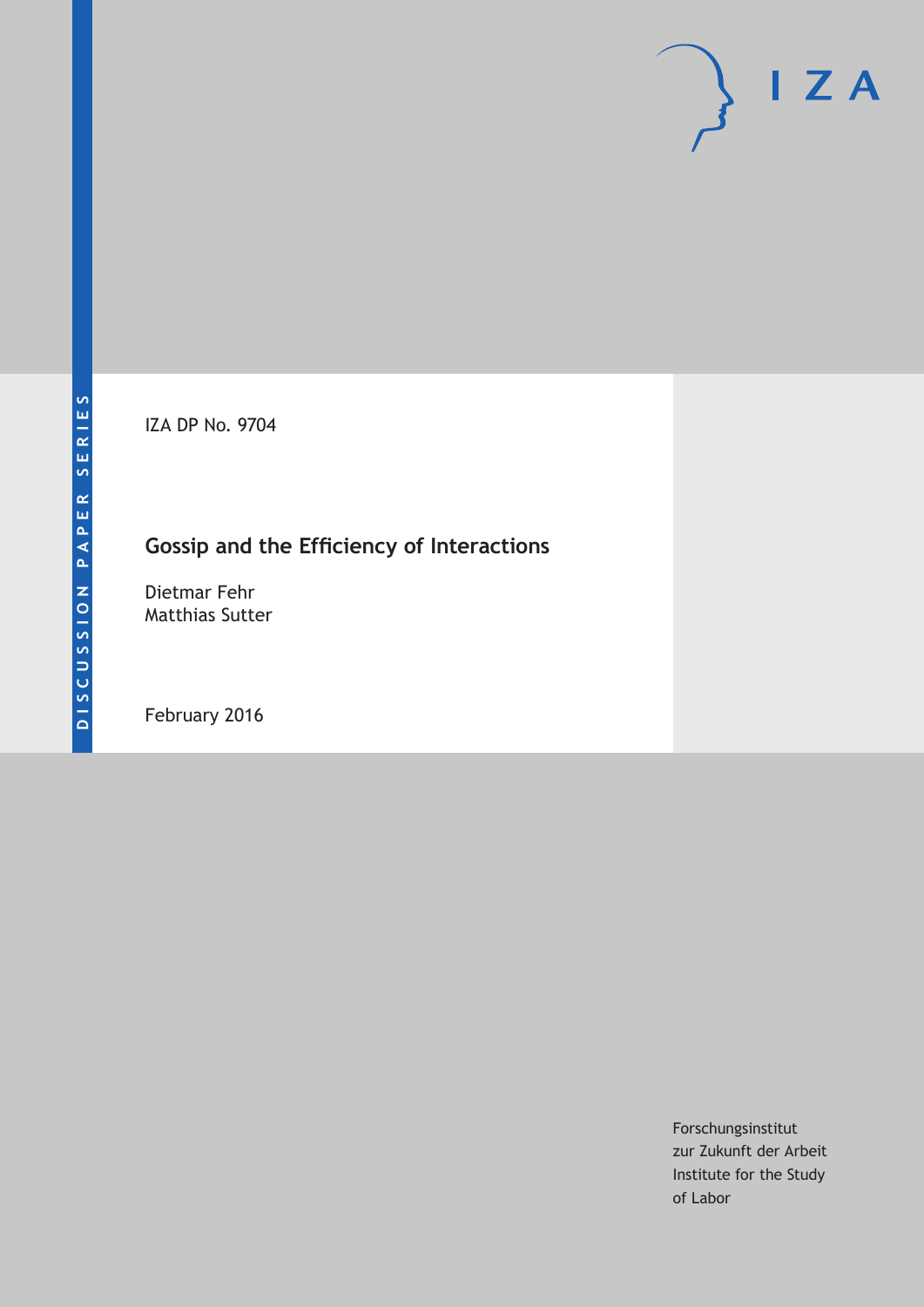# **Gossip and the Efficiency of Interactions**

### **Dietmar Fehr**

*Wissenschaftszentrum Berlin* 

### **Matthias Sutter**

*University of Cologne, University of Innsbruck and IZA* 

> Discussion Paper No. 9704 February 2016

> > IZA

P.O. Box 7240 53072 Bonn Germany

Phone: +49-228-3894-0 Fax: +49-228-3894-180 E-mail: iza@iza.org

Any opinions expressed here are those of the author(s) and not those of IZA. Research published in this series may include views on policy, but the institute itself takes no institutional policy positions. The IZA research network is committed to the IZA Guiding Principles of Research Integrity.

The Institute for the Study of Labor (IZA) in Bonn is a local and virtual international research center and a place of communication between science, politics and business. IZA is an independent nonprofit organization supported by Deutsche Post Foundation. The center is associated with the University of Bonn and offers a stimulating research environment through its international network, workshops and conferences, data service, project support, research visits and doctoral program. IZA engages in (i) original and internationally competitive research in all fields of labor economics, (ii) development of policy concepts, and (iii) dissemination of research results and concepts to the interested public.

IZA Discussion Papers often represent preliminary work and are circulated to encourage discussion. Citation of such a paper should account for its provisional character. A revised version may be available directly from the author.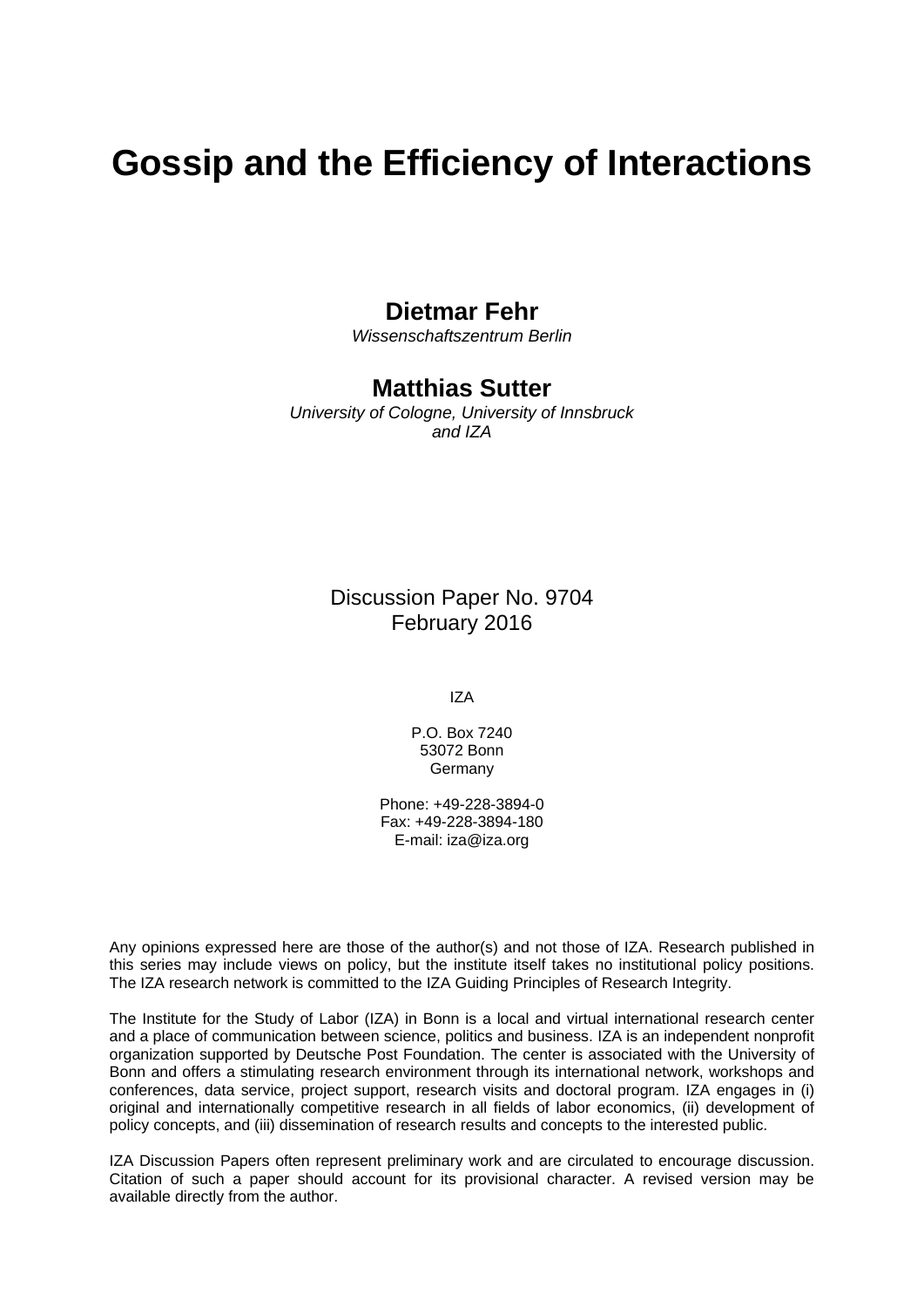IZA Discussion Paper No. 9704 February 2016

# **ABSTRACT**

## **Gossip and the Efficiency of Interactions\***

Human communication in organizations often involves a large amount of gossiping about others. Here we study in an experiment whether gossip affects the efficiency of human interactions. We let subjects play a trust game. Third parties observe a trustee's behavior and can gossip about it by sending a message to the trustor with whom the observed trustee will be paired (for the first time) in the next round. While messages are non-verifiable and sometimes also incorrect, the possibility of gossip is highly efficiency-increasing compared to a situation without any gossip. In two further control treatments, we show that the mere fact of being observed by third parties cannot explain the efficiency-increasing effect of gossip, and that noisy gossip (where information transmission from third parties to trustors can fail) still increases efficiency, but less so than if information transmission is undisturbed.

JEL Classification: C72, C92

Keywords: gossip, communication, trust game, efficiency, experiment

Corresponding author:

 $\overline{a}$ 

Matthias Sutter Department of Economics University of Cologne Albertus-Magnus-Platz 50923 Köln Germany E-mail: matthias.sutter@wiso.uni-koeln.de

<sup>\*</sup> We thank seminar participants at the ESA-meeting in Santa Cruz, UIBK-MPI-Workshop in Innsbruck, HeiKaMax Workshop in Mannheim and IfW Kiel for helpful comments. We are grateful to Lorenz Kurrek for programming and assistance in running the sessions as well as discussions at an early stage of this project. Dietmar Fehr acknowledges financial support from the Deutsche Forschungsgemeinschaft (DFG) through CRC 649 "Economic Risk".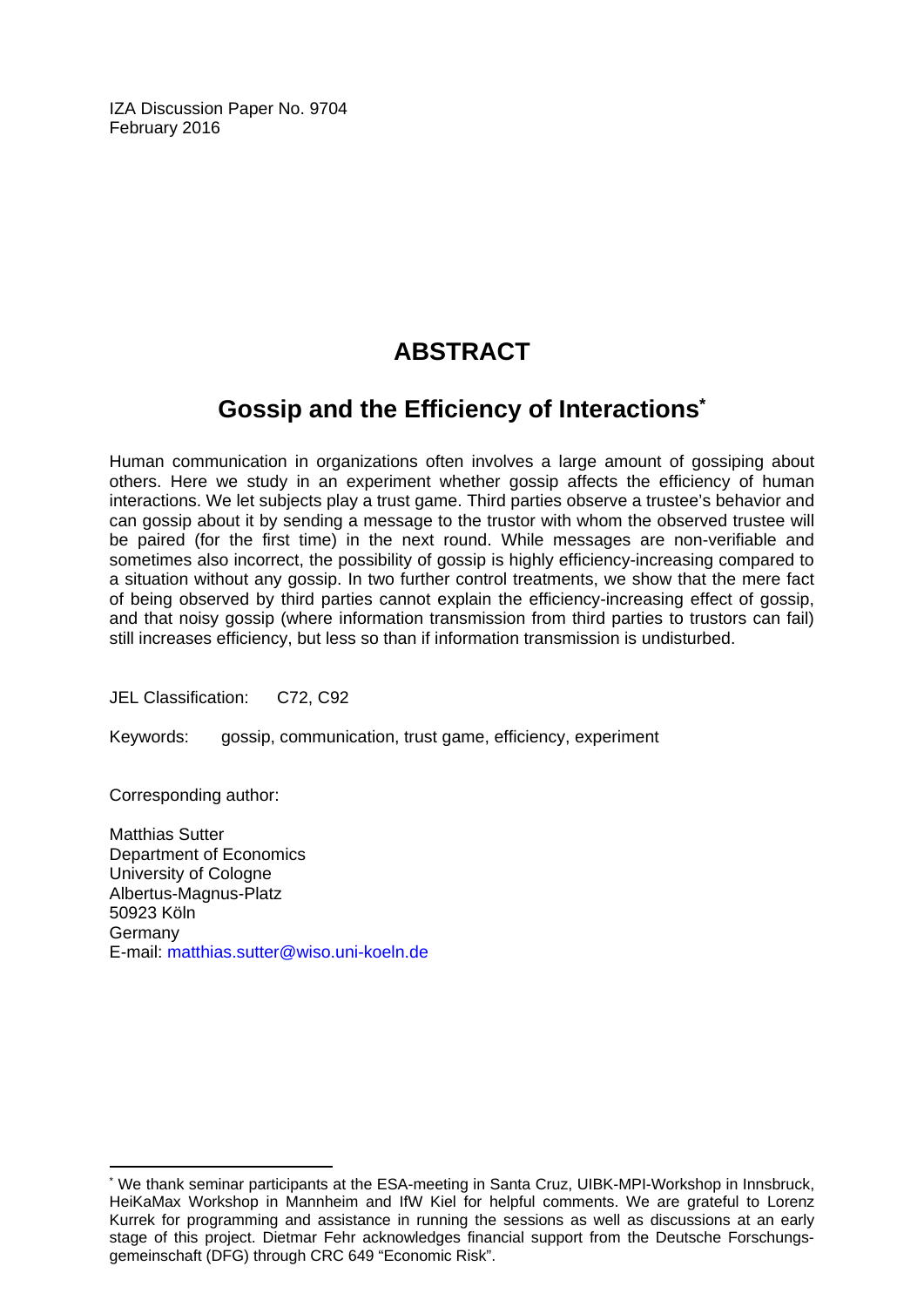### **1. Introduction**

 

Communication is pervasive in human interactions. While communication naturally serves a plethora of purposes, an important function is the exchange of information. Information about other individuals can, for example, be valuable in situations that involve collective action or trust as it helps to make judgements about others' willingness to cooperate or repay trust. Indeed, the more complex the social environment is, the more information is needed about potential interaction partners (Dunbar 1994). Communication allows individuals to gather the necessary information directly or through third parties, i.e., gossip. Gossip, as we define it here, is the exchange of information (positive or negative) about absent third parties (see also Foster 2004).<sup>1</sup> As such, talking about absent individuals increases the amount of information a person can absorb and it reduces monitoring costs because it is not necessary to observe norm violations directly to find out about who does not abide by the rules.<sup>2</sup>

In fact, gossip seems a widespread phenomenon not only in everyday life, but also in organizations (Noon and Delbridge 1993, Burt and Knez 1995). While it often has a negative connotation, gossip – for instance, at the coffee machine – may serve as social glue in organizations.3 For example, gossip may create bonds between co-workers or may be used to disseminate information and to communicate experiences, norms as well as formal and informal rules. Thereby, gossip plays a considerable role for an organization's culture and for the coordination of activities within organizations (Noon and Delbridge 1993). Gossip can also be used to influence the reputation of workers (Coleman 1990). First, knowing that potential norm violations are likely discussed by co-workers or communicated to alert others may actually induce norm compliance if workers care about their reputation.<sup>4</sup> Second, in the same way as gossip is used to point out norm violations, it can be utilized to praise behavior to reinforce norm compliance. This dual purpose (positive and negative) of gossip raises the question how it affects efficiency within organizations.

<sup>&</sup>lt;sup>1</sup> Foster (2004) provides an extensive discussion about definitions of gossip. The definition of gossip we adopt in our study captures the main essence of talking about other people (and implicitly includes evaluative content through positive and negative messages) and is tractable for our experimental setup. It is also different from rumor, which is characterized by unsupported information or opinions with no discernible source that is spread through the network (see e.g., Bloch, Demange and Kranton 2015).

 $2$  This, of course, does not preclude that the exchanged information is not true (e.g., Fehr and Fischbacher 2003).

<sup>&</sup>lt;sup>3</sup> The negative connotation may arise because gossip is commonly associated with idle talk, distracting people from work tasks, and with pointing out misdeeds, norm violations or derogatory comments (e.g., Dunbar 2004, Foster 2004). 4 Knez and Simester (2001) conjecture, for example, that the success of firm-wide team bonuses at Continental Airlines

was in part due to mutual monitoring and the possibility that norm violations were discussed within work teams (see also Hamilton, Nickerson and Owan 2004).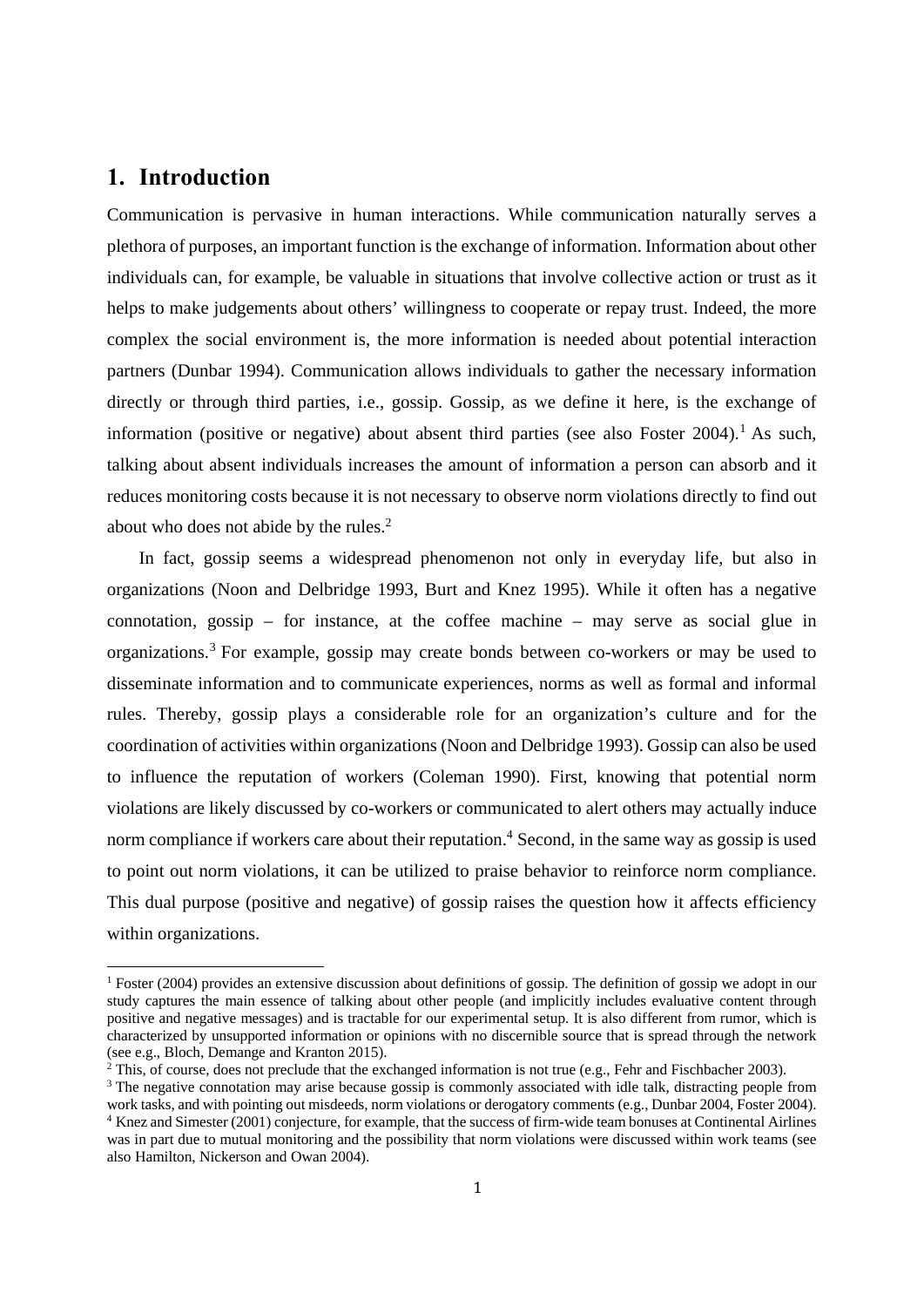In this paper, we study the role of gossip for interactions between individuals. In the field, it is typically difficult to observe gossip and its effect on behavior because outside observers often lack the context of conversations and it is costly to track and observe subsequent behavior. Therefore, we turn to evidence from a controlled laboratory experiment to study whether and how gossip affects behavior in situations that involve trust. Trust is an important ingredient for the functioning of organizations as it may, for example, reduce monitoring costs, increase efficiency and facilitate decentralized decision making (e.g., LaPorta et al 1997, Bloom, Sadun, van Reenen 2012). More precisely, we study a standard trust game (Berg et al 1995) in an environment where players are randomly matched in every round and modify this game by introducing a third party. The third party – who has no material interest in the trust game – can observe a trustee's behavior and then gossip about it by sending a message to the trustor with whom the trustee will be paired (for the first time) in the next round. However, whether trustors receive gossip depends on the third party's willingness to pay to gossip. Importantly, we do not restrict gossip content and thus explicitly allow positive and negative gossip. Moreover, gossip is non-verifiable for the trustor and it may even be incorrect.

Despite these (realistic) limitations of gossip, we find that gossip is highly efficiencyincreasing, compared to a situation without any gossip. Trustors send higher amounts as first movers, and trustees return more money as second movers in the trust game, resulting in an efficiency increase – measured by the total available pie – of 28 percent. Our findings indicate that this increase in efficiency is mainly driven by the mere possibility of gossip. First, trustees already increase their returns even before gossip can take place. Second, we observe that gossip rarely takes place. That is, only about every fourth message is transmitted from gossipers to trustors. These findings provide direct evidence that norm compliance in work groups can be enforced by the possibility that misbehavior, but also compliance, may be discussed among co-workers (see e.g., Knez and Simester 2001, Hamilton, Nickerson and Owan 2003).

In two additional control treatments, we show that the efficiency-increasing effect of gossip cannot be explained by the mere fact of being observed by a third party, and that efficiency is attenuated if there is a small chance that gossip is not relevant to the current interaction. First, we find that pure observation of trustees does not induce higher returns compared to situations where gossip is possible or situations without third parties. Second, we provide evidence that noisy gossip – where information transmission from third parties to trustors can fail by providing information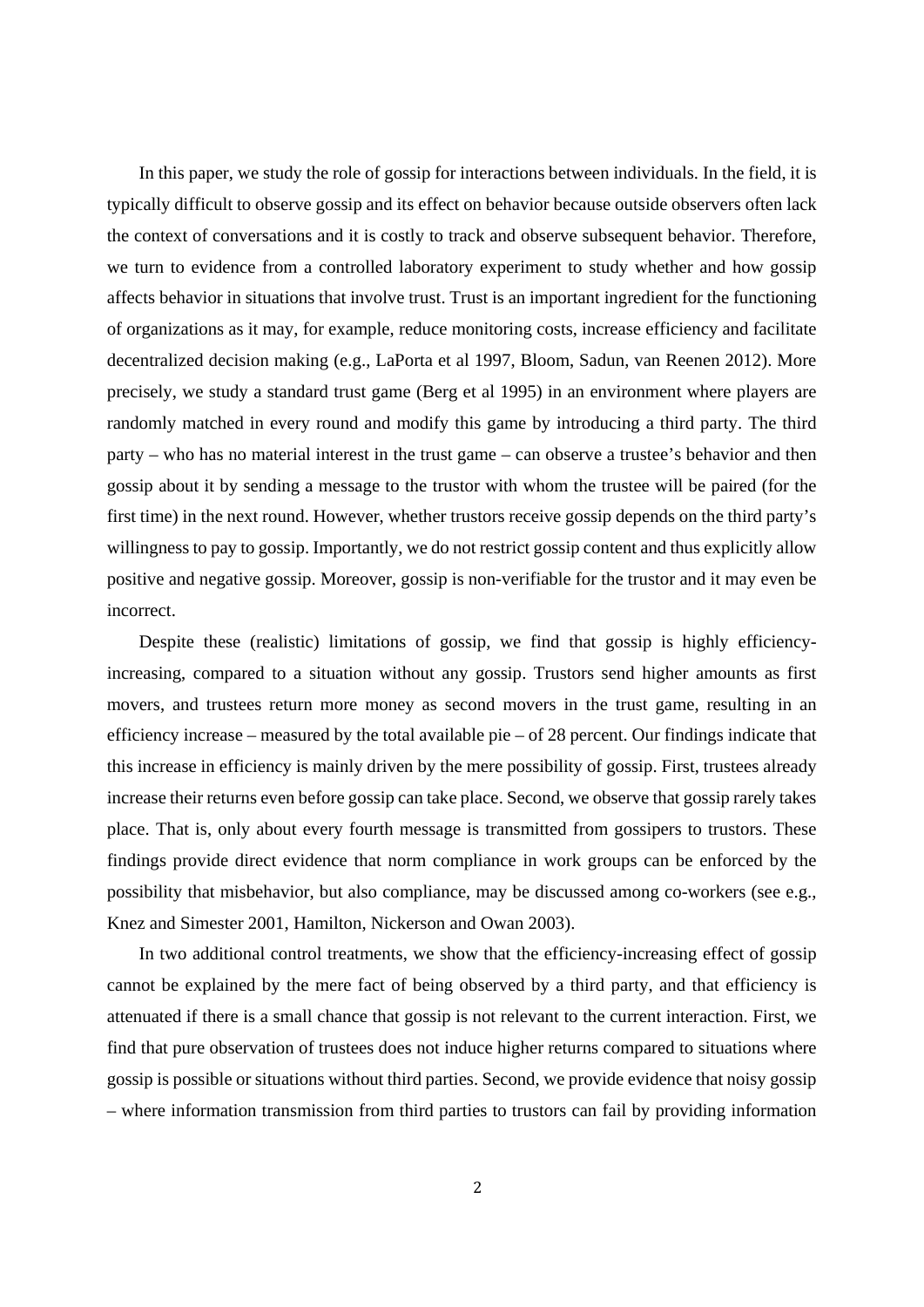about the wrong trustee – increases efficiency as well, but less so than if information transmission is undisturbed.

Our experiment on the effects of gossip is obviously related to the growing literature in economics on how feedback systems, reputational concerns, third-party interventions or communication affect the efficiency of interactions. In the case of feedback systems, this is often motivated by the case of online trading platforms where sellers and buyers may get feedback based on their transaction experience that, in turn, affects prices and trading volume (see, e.g., Duffy and Feltovich 2002, 2006, Bolton, Katok and Ockenfels 2004, Bohnet and Huck 2004, Bohnet et al 2005, Brown and Zehnder 2007, Bracht and Feltovich 2009, Charness, Du and Yang (2011), Huck, Lünser and Tyran 2012, Duffy, Xie and Lee 2013). Typically, in these types of experiments the transaction history of trustees (i.e., sellers) is publicly available. In contrast to our study, these experiments thus exogenously provide information of actual behavior that is based on the buyer's own experience ("hard evidence"). Such unambiguous feedback has been shown to increase efficiency in trust games. It is less clear whether endogenously provided and non-verifiable gossip has similar effects.

Another strand of literature discusses the effects of indirect reciprocity, which captures the idea that human subjects treat others nicer when those others have been nicer to yet another person (see, e.g., Seinen and Schram, 2006, Sommerfeld et al 2007, Engelmann and Fischbacher, 2009). Similar to the previously mentioned studies on feedback systems, subjects in these studies usually carry an image score on which interaction partners can base their helping decision. As such, information about a partner's reputation is always available and, importantly, this information is based on previous behavior and thus always correct. In contrast, information about previous behavior of an interaction partner in our study is only available if a third party gossips and we deliberately do not require that gossip conveys correct information (although it turned out that only a small fraction of gossip contains wrong information).

Our experiment also contributes to the literature on third-party interventions, which are essential for the enforcement of social norms. Most of these studies focus on punishment (and rewards) of third parties in the context of dictator or trust games (e.g., Fehr and Fischbacher 2004, Charness, Cobo-Reyes and Jiménez 2008, Almenberg et al 2011, Lergetporer et al 2014, Nikiforakis and Mitchell 2014). Third-party interventions in these papers have immediate and direct material consequences, for example, when third parties inflict punishment on norm violators and thereby reduce their payoffs. In contrast, a third-party intervention in our experiment ("gossip")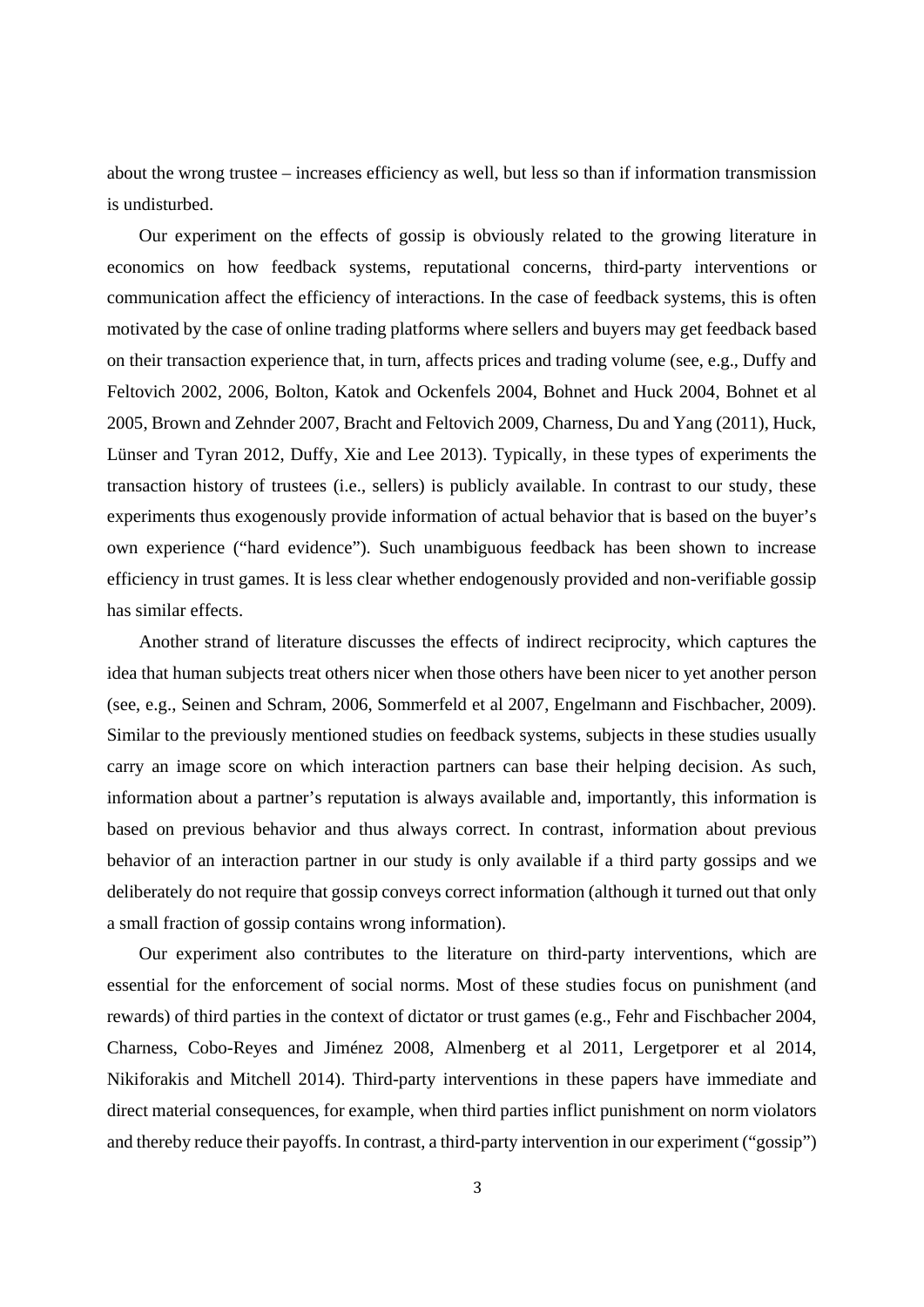has no immediate material consequences for the target of this gossip. It only provides a positive or negative signal about a trustee's past behavior for the receiver of gossip, which may induce this person to trust or withdraw trust in future interactions. Thus, the third-party intervention we study is weaker than in the previous literature and we particularly consider the consequences of both positive and negative interventions.

From a more general perspective, our paper is related to the broad literature on the effects of communication on cooperative behavior (see, e.g., Isaac and Walker 1988, Crawford, 1998, Bochet, Page and Putterman 2006, Ben-Ner and Putterman 2009, Oprea, Charness and Friedman 2014). Typically, communication has been found to increase cooperation levels, also in trust games (Charness and Dufwenberg,  $2006$ ,  $2010$ ).<sup>5</sup> In most of this literature, communication takes place between the interacting parties, though, while in our approach we let (unaffected) third parties communicate with the trustor only, and we are then particularly interested in how this communication affects a trustee's behavior who is *not* involved in communication.

### **2. Experimental Design**

 

The design of our experiment is based on a standard trust game (Berg et al., 1995) where two players, a trustor and a trustee, interact with each other. Both players receive an endowment of 8 Experimental Currency Units (ECU). First, the trustor decides how much of his endowment  $x \in$ [0, 8] to send to the trustee. The invested amount x is tripled by the experimenter and after observing the transferred amount the trustee has to decide about a back transfer of  $y \in [0, 8+3x]$ . Given standard selfish preferences, the subgame-perfect Nash equilibrium in this game is for the trustor to send nothing and for the trustee to return nothing. Of course, this equilibrium outcome is inefficient, and total payoffs would be higher if trustors sent a positive amount  $x$  to the trustee. Notice that investing  $x = 8$  and returning twice the invested amount results in a Pareto efficient outcome that shares the total pie equally.

In total, we have four different treatments as explained below. In each treatment, subjects play the trust game 10 times with feedback after each round. Subjects keep their randomly assigned roles throughout the experiment and in each round they are anonymously and randomly matched

<sup>&</sup>lt;sup>5</sup> An important insight of this literature is that the communication protocol is crucial for enhancing cooperative outcomes. While free-form (chat) or face-to-face communication greatly improves cooperation, other forms of communication such as signaling actions through numerical values lead to mixed effects (see e.g., Wilson and Sell 1997, Duffy and Feltovich 2002, Bochet, Page and Putterman 2006 or Bochet and Putterman 2009).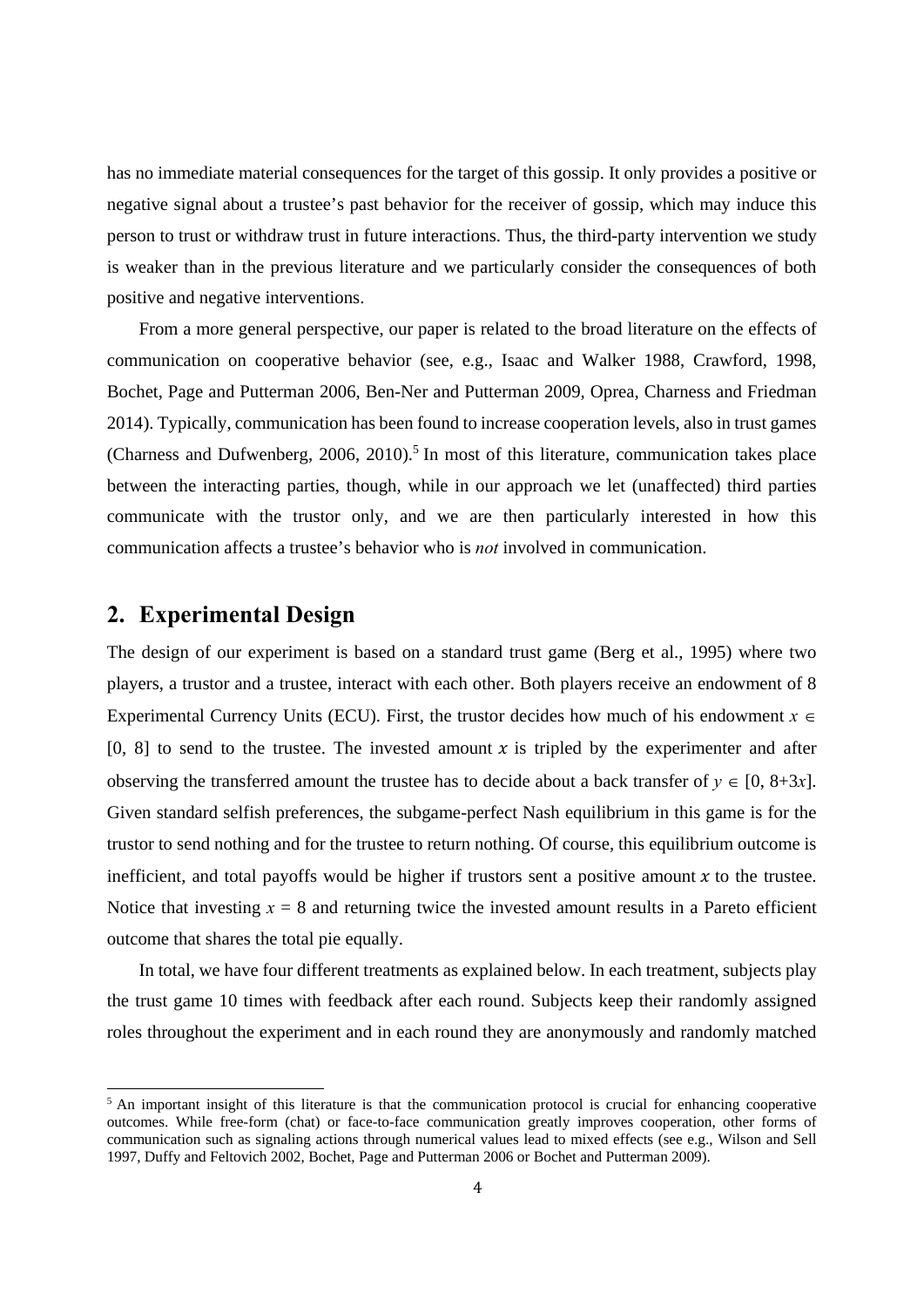with another subject. We also ask for trustors' beliefs about the trustees' back transfers in each round. Belief elicitation is not incentivized, though, in order to keep the decision environment as simple as possible and because our main focus is on the economic effects of gossip on the efficiency of interactions, but not on the influence of gossip on beliefs.

Our *Baseline* treatment is a replication of the standard trust game, repeated for 10 rounds with random matching. In all other treatments, we introduce a third party. The third parties receive an endowment of 16 ECU in each round and they are not affected by the actions of the trustors and trustees in material terms.<sup>6</sup> The main treatment of interest is the *Gossip* treatment. In this treatment, the third party (gossiper) can gossip about trustees' behavior. More specifically, a gossiper observes the return ratio  $(y/3x)$  of a trustee in round *t* and can then write a message to the trustor who is going to be paired with the observed trustee in the next round *t+1*. Messages from gossipers to trustors are limited to 300 characters and free-form, but gossipers are instructed to not identify themselves or use offensive language.<sup>7</sup> Note that, while the return ratio is informative about a trustee's behavior, it represents only minimal information about the behavior of a trustee. That is, gossipers are not informed about the absolute transfer that the respective trustee had received, and thus it remains unclear to the gossiper how much money both the trustor and the trustee earned. As a consequence, relative payoff comparisons cannot influence the decision to gossip.

Whether a message of a gossiper is transmitted to the trustor depends on the gossiper's willingness to pay (WTP). Using the Becker-DeGroot-Marschak (1964; hereafter BDM) mechanism, the gossiper has to state a price  $P \in [0, 8]$  which he would be willing to pay for transmitting the message to the trustor. If this price *P* is smaller than a randomly drawn variable *r*   $\epsilon$  [0, 8], the message is not transmitted and the gossiper does not have to pay anything. If *P* is larger or equal to *r*, the message is transmitted and the gossiper pays a price *r* that is subtracted from the gossiper's endowment of 16 ECU per round. Correspondingly, we speak of gossip if messages are transmitted to a trustor. The trustor observes a box on his decision screen that displays the gossiper's message before he has to make his decision about the investment *x*. Like in experiments on third party punishment (Fehr and Fischbacher, 2004; Leibbrandt and Lopez-Perez, 2012) where third parties incur costs to punish norm-deviant behavior, we expect that (many)

 

<sup>&</sup>lt;sup>6</sup> The endowment of 16 ECU for the third party ensures that in the most favorable case where a trustor sent the full endowment of 8 ECU and the trustee returned twice this amount, the two players in the trust game and the third party earn the same amount.

<sup>&</sup>lt;sup>7</sup> We did not monitor messages in real time, but an ex-post analysis revealed that all subjects complied with the instructions.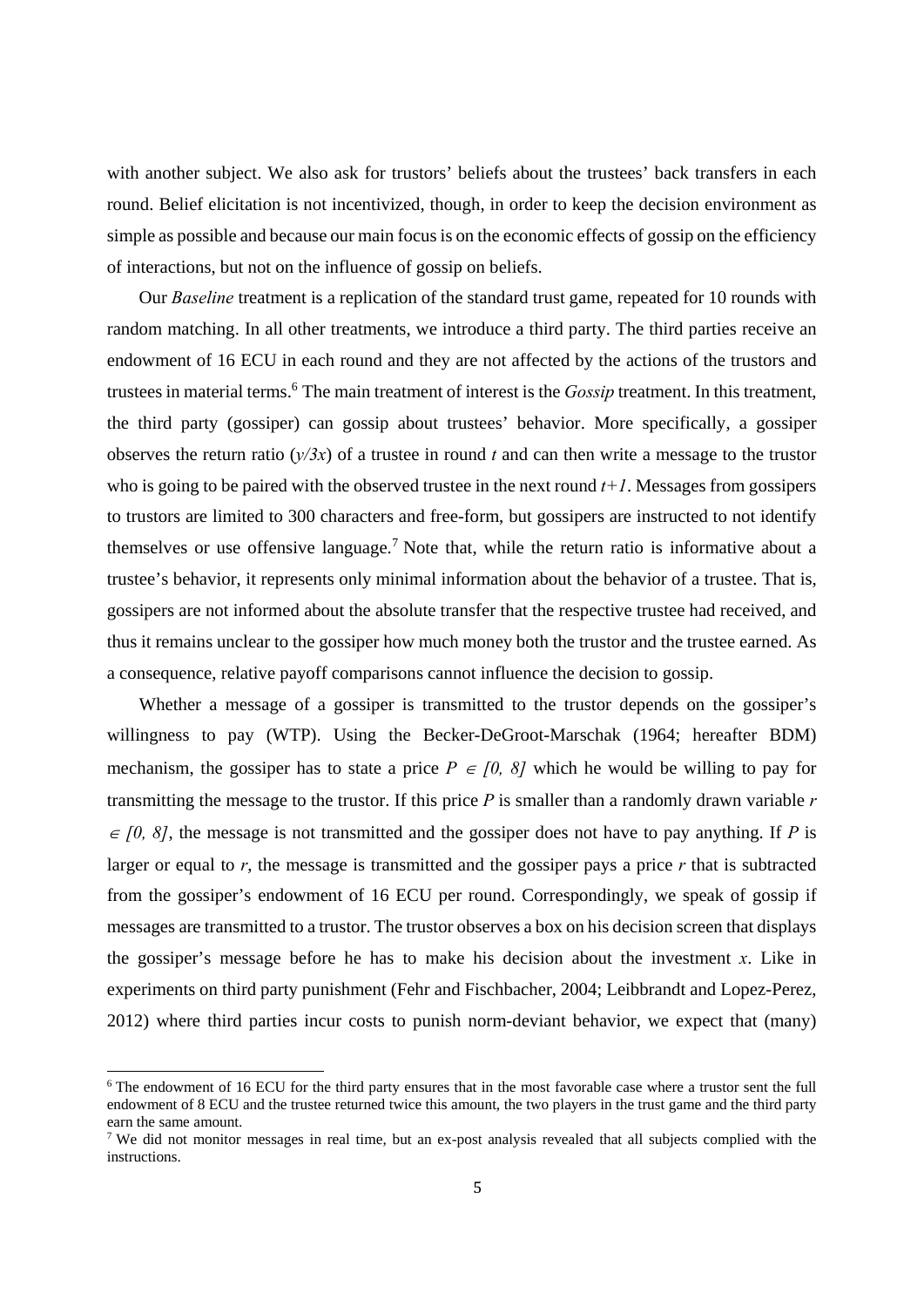gossipers have a willingness to pay to transmit their message to trustors in order to inform them about the matched trustee's behavior. Even more so, we expect a higher willingness to pay for negative messages to warn trustors about non-cooperative behavior of the trustee. Similar to the cooperation-increasing effect of third-party punishment (Mussweiler and Ockenfels, 2013), we expect that gossip increases cooperative behavior of trustees – making them more responsive to the trustors' investments – and, as a consequence, higher investments of trustors.

In addition to *Baseline* and *Gossip*, we have two further treatments that serve as controls. In *Observation*, the third party can only observe a trustee's behavior (more precisely the return ratio), but cannot gossip about the trustee. This control treatment allows us to check whether the mere fact of being observed in *Gossip* changes a trustee's (and as a consequence the trustor's) behavior. If this is the case, we expect to find no significant differences in behavior between *Observation* and *Gossip*. If gossip has an additional effect – on top of the potential effect of being observed (that can be measured by comparing *Observation* to *Baseline*) – then we expect to see a significant difference in behavior between *Observation* and *Gossip*.

Finally, treatment *Noisy Gossip* is identical to *Gossip*, except that a transmitted message can get confused with a message that was intended for a different trustor. More specifically, there is a 20 percent chance that a trustor receives a message that refers to the behavior of a trustee with whom he is *not* matched in the current round. This means that, conditional on the message being transmitted through the BDM-mechanism, the trustor receives the message that the gossiper has written about his current interaction partner only in four out of five cases. This information is public knowledge among gossipers, trustors and trustees. Given that the informational value of gossip is lower in *Noisy Gossip* than in *Gossip*, we expect weaker effects of gossip in the former treatment.

#### *-- Table 1 about here --*

We ran the experiment in the experimental laboratory of a large public university using z-Tree (Fischbacher, 2007). In total, we recruited 528 students from various fields from a database (ORSEE, Greiner, 2015) where students can register for participation in economic experiments. For the breakdown of the number of participants per treatments and for the details of the treatments, see Table 1. For treatments with a third party (*Observation*, *Noisy Gossip* and *Gossip*) we ran eight sessions with 18 subjects each. Because of the random matching of subjects, this results in eight independent observations for each of these treatments. For the *Baseline* we ran sessions with either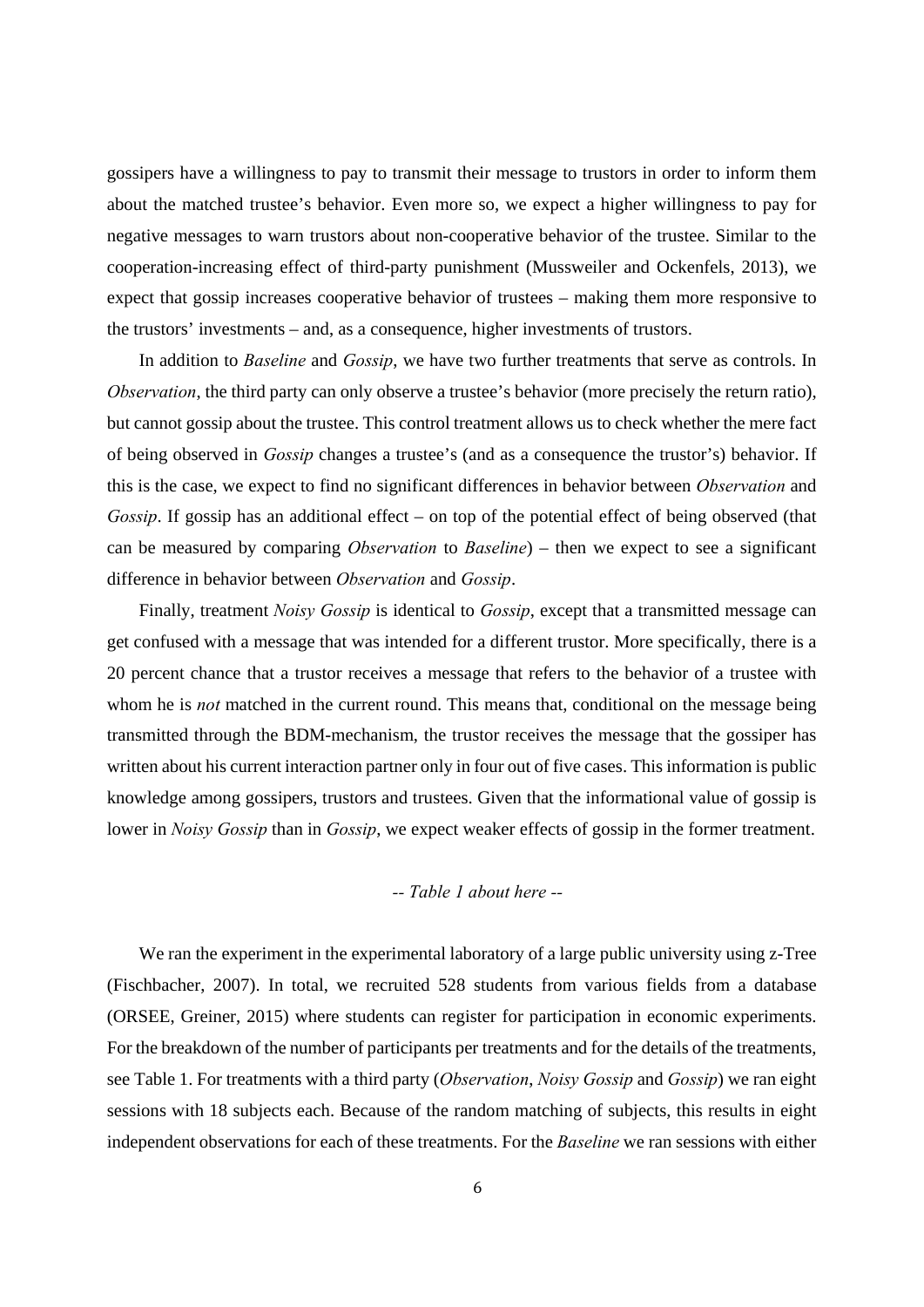12 subjects or 24 subjects. In sessions with 24 subjects we randomly assigned subjects to matching groups of twelve in the beginning. Again, this yields eight independent observations for the *Baseline*. Subsequently, if not specified otherwise, we ran all our non-parametric tests based on the eight independent observations per treatment. Sessions lasted about one hour and average earnings were 14.2 Euro.

Note that the third parties can write messages in both *Gossip* and *Noisy Gossip*. Since the content of these messages is of potential interest, we recruited additional 20 students, who were not familiar with the purpose of the study, to rate and code all messages (in total we observe 717 messages in the two treatments). More specifically, we randomly divided all messages in four sets of about 180 messages and assigned five coders to each set of messages. 8 Accordingly, each message was evaluated by five independent coders who had to indicate (i) whether a message was positive, neutral or negative (with respect to the description of the trustee's behavior), (ii) whether a message was detailed (i.e., a message indicated the return ratio), vague (i.e., a message did not explicitly state the return ratio) or wrong, and (iii) whether a message evaluated a trustee's behavior or not. In the analysis we will use the median of the answers to these three questions provided by the coders. In addition, the coders had to indicate one or more pre-specified categories describing the content of a message (see the appendix for the list of categories and the coder instructions).

### **3. Results**

 

We start by comparing the *Gossip* treatment to the *Baseline* treatment in order to examine the effects of gossip on the efficiency of interaction. First we present data on trustors' and trustee's behavior both with and without an opportunity of a third party to gossip to the trustor. After having analyzed behavior in the trust game, we investigate the third party's willingness to gossip and the content of their messages. In section 3.2 we will then use our two control treatments (*Observation*  and *Noisy Gossip*) to shed further light on how the presence of third parties affects behavior.

<sup>&</sup>lt;sup>8</sup> We divided the messages in smaller subset to not overstrain coders by evaluating all 717 messages. The evaluation took on average 43 minutes (for about 180 messages) and coders were paid 15 Euro.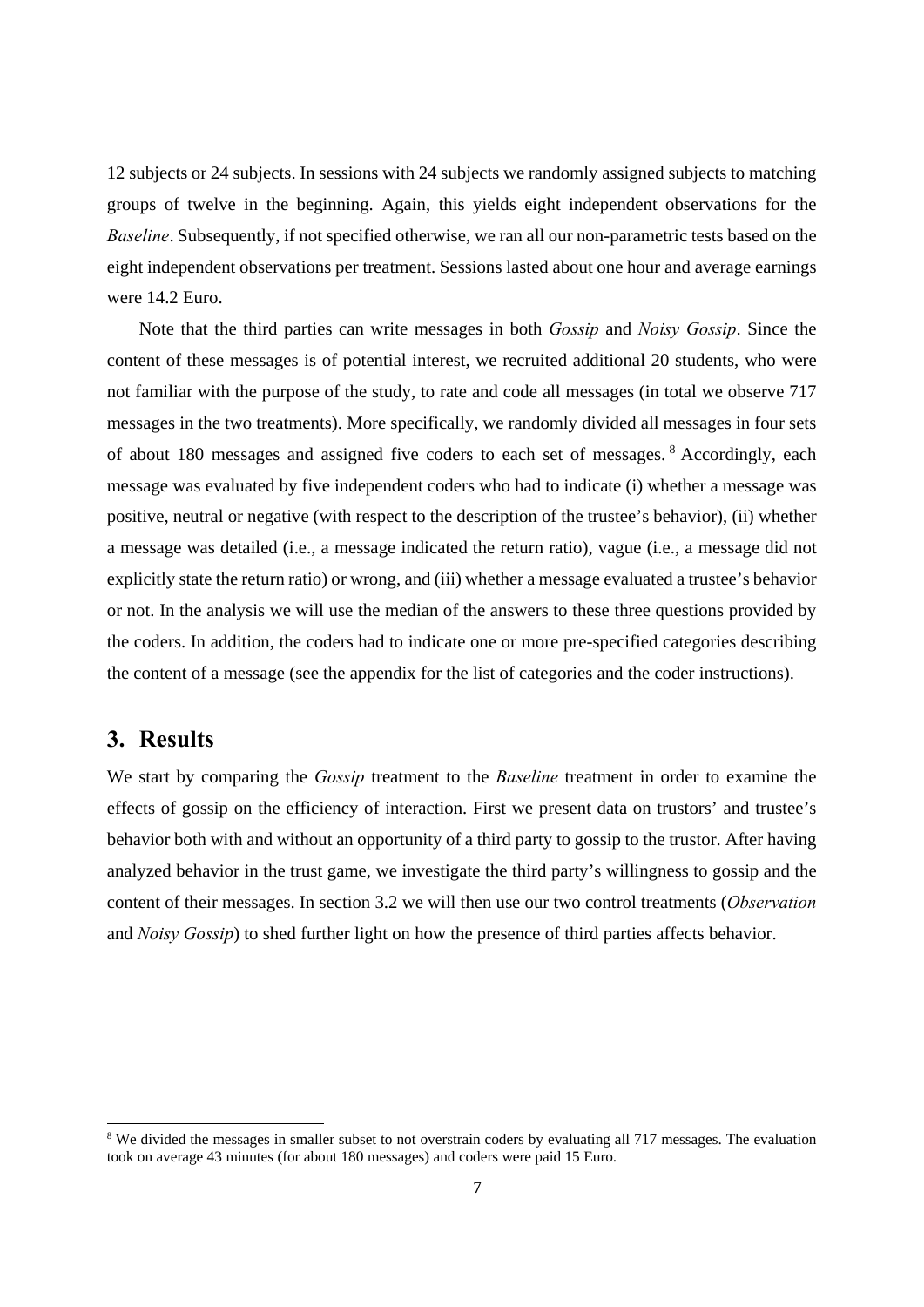#### **3.1 The effects of gossip –** *Baseline* **vs.** *Gossip*

#### **3.1.1 Trustors' and trustees' behavior**

Figure 1 shows the evolution of trustors' investments in the left panel and trustees' returns in the right panel in each of the ten rounds in *Baseline* and *Gossip*. It is evident that average investments are higher with gossip than without gossip in each round. While the difference is small and statistically insignificant in the first round (5.7 vs. 5.1; t-test:  $t = 1.40$ ,  $p = 0.165$ ), the gap widens over time. The difference becomes significantly different already in the second round according to a Mann-Whitney U-test (MWU-test,  $z = 2.33$ ,  $p = 0.02$ ), and remains so until the last round. Over all rounds the average investment in *Baseline* is 4.6 (58 percent of the endowment), but 6.4 (80 percent of the endowment) in *Gossip*. This corresponds to an increase of efficiency – measured by the total available pie – by 28 percent. Using session averages of investments as independent observations, we can clearly reject the hypothesis of equal investments in the *Baseline* and *Gossip* treatment (MWU-test:  $z = 3.36$ ,  $p = 0.01$ ).

#### *-- Figure 1 about here --*

Turning to trustees' behavior shown in the right panel of Figure 1, we observe that their returns are higher in *Gossip* than in *Baseline* in each round. Importantly, the difference in returns is already large and significantly different in the first round (9.4 vs. 6.1, t-test:  $t = 3.27$ ,  $p \le 0.01$ ). This suggests that trustees anticipate that their reputation is at stake, and thus they increase their returns in *Gossip* even before gossip can take place and even though gossip is costly for the gossiper. The difference in returns increases further in later rounds. Averaging over all rounds, returns in *Baseline* are 5.0, whereas they are twice as high in *Gossip* (10.2). Again, we can reject the hypothesis of equal returns in the *Baseline* and *Gossip* treatment using an MWU-test (*z = 3.26, p < 0.01*).

Notice that trustors initially do not anticipate the higher returns of trustees in *Gossip* than in *Baseline*, as they expect an average return of 8.8 in *Gossip* and of 8.5 in *Baseline*. As a consequence of the different returns in round one, however, trustors' beliefs start diverging as well across treatments, with a second-round expectation of 9.6 in *Gossip* and of 7.8 in *Baseline*. Over all ten rounds, trustors expect returns of 10.6 in *Gossip*, but only 7.3 in *Baseline* (see Table 2) (MWUtest, *z = 2.31, p < 0.021*).

*-- Table 2 and Table 3 about here --*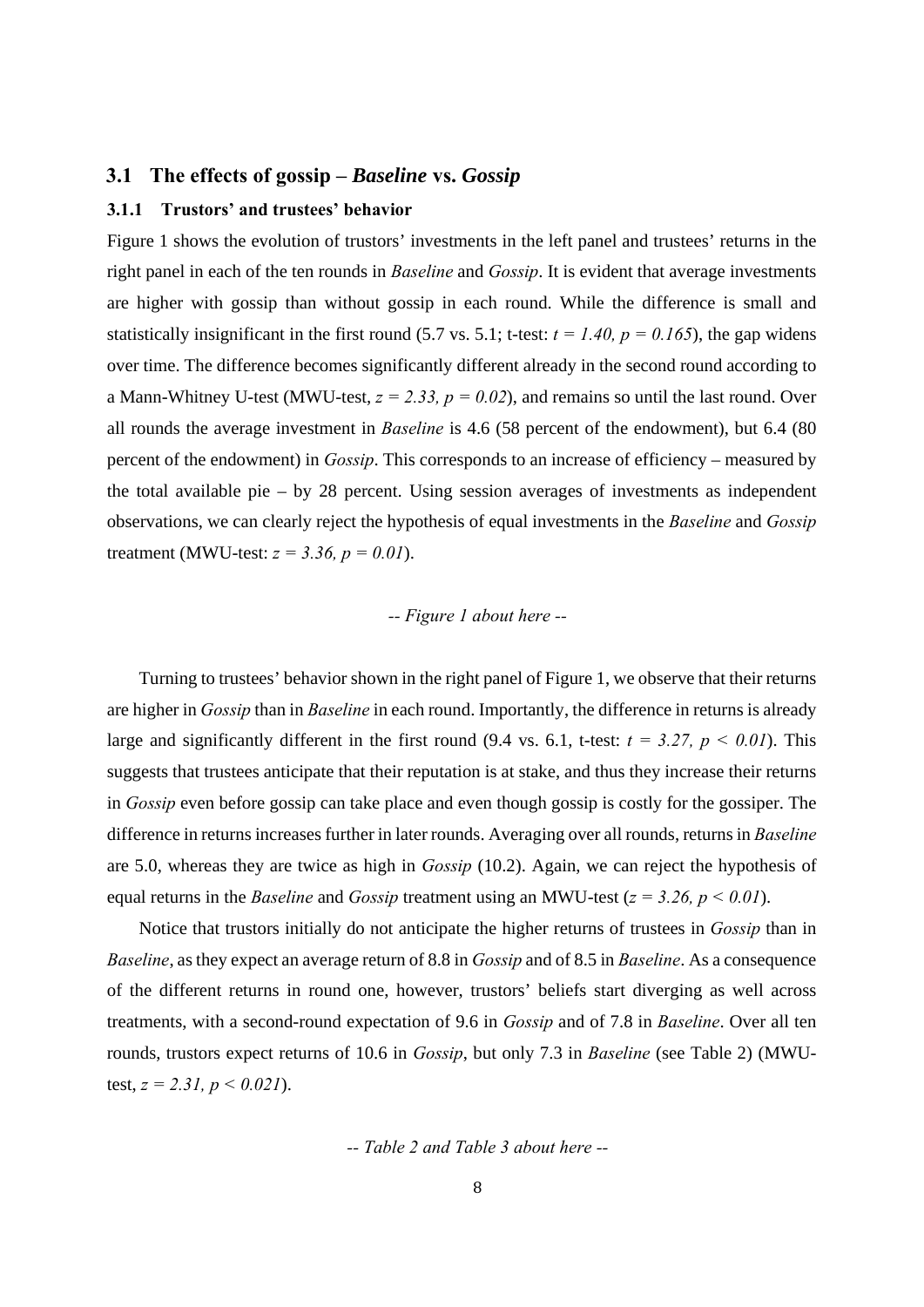In Table 3 we present a random-effects GLS regression that confirms the main insights presented so far. In column (1), we regress the trustor's investment on the expected returns of trustees, the round and the treatment dummy for *Gossip*. The latter is clearly significant, indicating higher investments in this treatment. Also expected returns are significant, meaning that trustors send more money when they expect higher returns. In column (2) we take the trustee's return as the dependent variable and show that returns are higher in *Gossip* even when controlling for investment levels (also significantly positive) and for the round (significantly negative).

#### *-- Figure 2 about here --*

Turning to profits, we see that trustors benefit from higher investments in *Gossip* because of the higher returns by trustees. On average, they earn 11.8 per round in *Gossip*, while average earnings are only 8.5 in *Baseline* (MWU-test, *z = 3.15, p < 0.01*). The latter earnings are only slightly higher than the initial endowment of 8. Profits do not differ across treatments for trustees. On average they earn 16.6 in *Baseline* and 17.1 in *Gossip*. This indicates that the return ratios (*y/3x*) must differ substantially across the two treatments. Indeed, while in *Baseline* the return ratio is on average 0.31, it is about 0.51 in *Gossip* (MWU-test,  $z = 2.73$ ,  $p < 0.01$ ). This means that trustees in *Baseline* return, on average, slightly less than the initial (and then tripled) investment of the matched trustor, thus keeping a large share of the generated pie for themselves. This is in line with previous results from trust games that show that investments are in most cases not profitable for trustors (Sutter and Kocher, 2007). In contrast, trustees are much more generous in *Gossip* where they return about half of the received investment. Figure 3 displays the cumulative distribution of return ratios. It is apparent that the distribution in *Gossip* stochastically dominates the distribution in *Baseline* (Kolmogorov-Smirnov test,  $D = 0.88$ ,  $p \lt 0.01$ ). We summarize our results so far as follows:

*Result 1: Gossip leads to higher returns of trustees and higher investments of trustors. This* means that gossip increases overall efficiency.

#### **3.1.2 Contents of gossip and its effects on trustors**

We now turn to the question whether gossipers use the opportunity to send messages to the trustors. The left panel of Figure 3 reveals that gossipers write a message in 359 out of 432 cases (83 percent) in the *Gossip* treatment. Moreover, gossipers have on average a strictly positive willingness to pay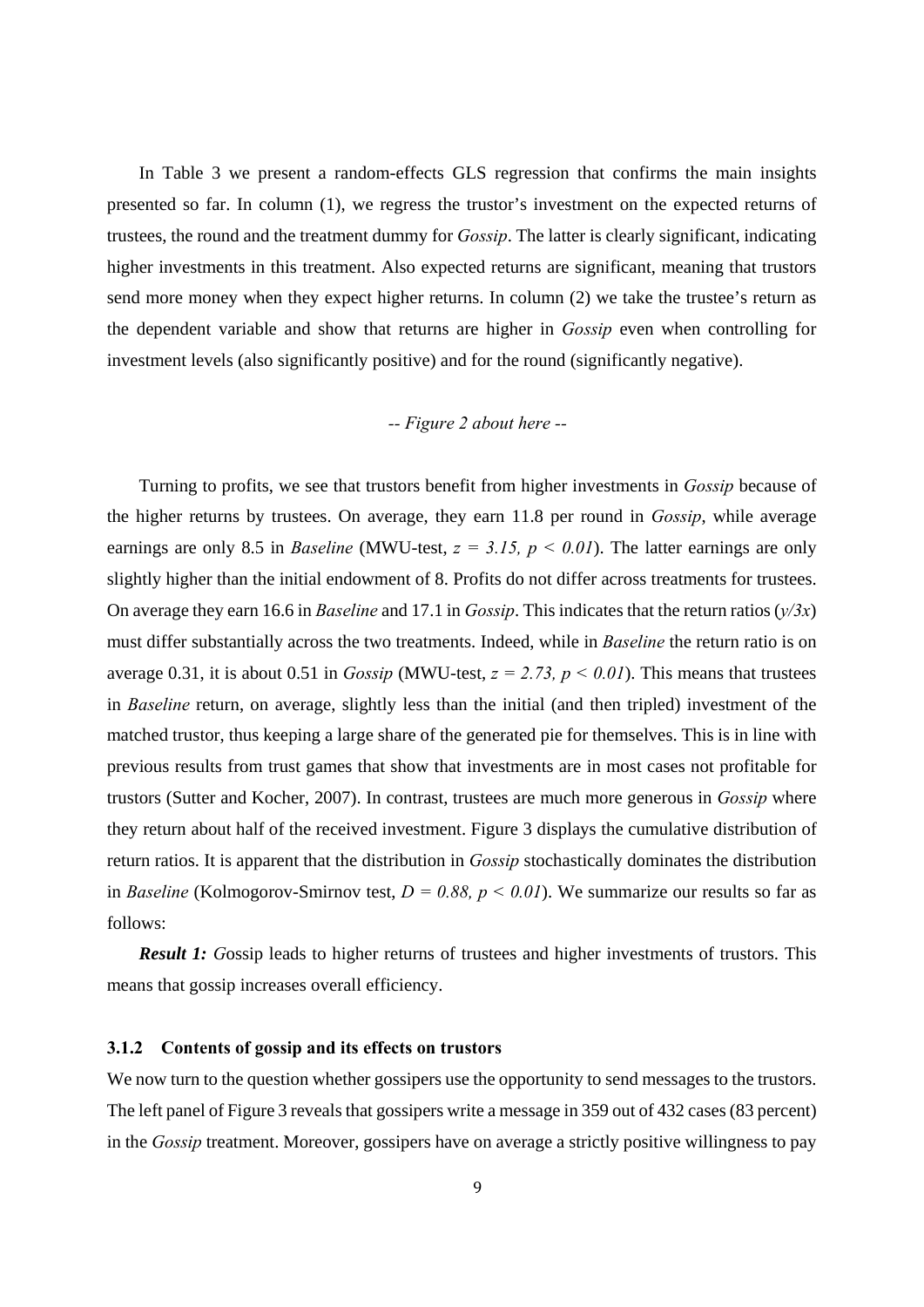$(P = 2.23)$  for sharing a message (gossip), as evidenced in the right panel of Figure 3. More detailed, the willingness to pay for a message with content is on average  $P = 2.58$ . Somewhat surprisingly, we note also a positive willingness to transfer an empty message ( $P = 0.51$ ). Yet, gossipers' willingness to pay for an empty message is zero  $(P = 0)$  in the vast majority of 64 out of 73 cases. Eight of the remaining nine cases are due to one subject who stated a positive willingness to pay for an empty message in all but the first two rounds. Overall, the willingness to pay for sending a message is significantly higher in the first half than in the second half of the experiment, indicating that gossipers consider the opportunity to send a message as more important earlier on in the experiment.<sup>9</sup>

We observe a considerable degree of heterogeneity in the gossipers' willingness to pay. About 26 percent of price statements are  $P = 0$ , in the range  $0 \le P \le 1$  we observe 21 percent, and the remaining 53 percent satisfy  $1 < P \le 8$ . The share of subjects who always state  $P = 0$  is ten percent, while 29 percent have an average willingness to pay of less than 1 over all ten rounds. The remaining 61 percent of subjects state on average *P > 1*.

Interestingly, there is no relation between a gossiper's willingness to pay and whether the observed return ratio is relatively high or low. For example, for return ratios smaller than or equal to one third, we observe  $P = 2.3$  and for return ratios higher than one third  $P = 2.2$ . In general, the correlation between WTP and observed return ratio is low and insignificant (Spearman's *ρ = 0.05, p > 0.32*).

We turn next to a more detailed analysis of the content of messages. First, a large majority of written messages report actual observed behavior in a detailed way (75 percent). That is, these messages always include the observed return ratio and almost every third of these messages contains some kind of judgment about the observed behavior. More specifically, such judgments are used to warn trustors about malicious behavior of trustees (in 40 percent of messages with judgements; e.g., "no repayment, don't send anything") or to encourage investments in case of observing positive behavior (54 percent; e.g., "totally fair, he repaid 2/3!"). Second, a fraction of written messages is vague (18 percent), which means that there is some leeway in how they can be interpreted by the trustor (e.g., "he paid back reasonably" or "perfect gameplay"). <sup>10</sup> Third, there is

 

<sup>&</sup>lt;sup>9</sup> Regressing the willingness to pay for sending a message on round reveals a significant negative coefficient estimate ( $-0.113$ , std. err. 0.037,  $p = 0.018$ ).<br><sup>10</sup> There is some heterogeneity in fairness views of gossipers, which makes the interpretation of messages possibly

harder, in particular if gossipers do not state the observed return ratio. For example, while some gossipers find a return ratio of 0.5 fair, others find return ratios below 0.66 unacceptable.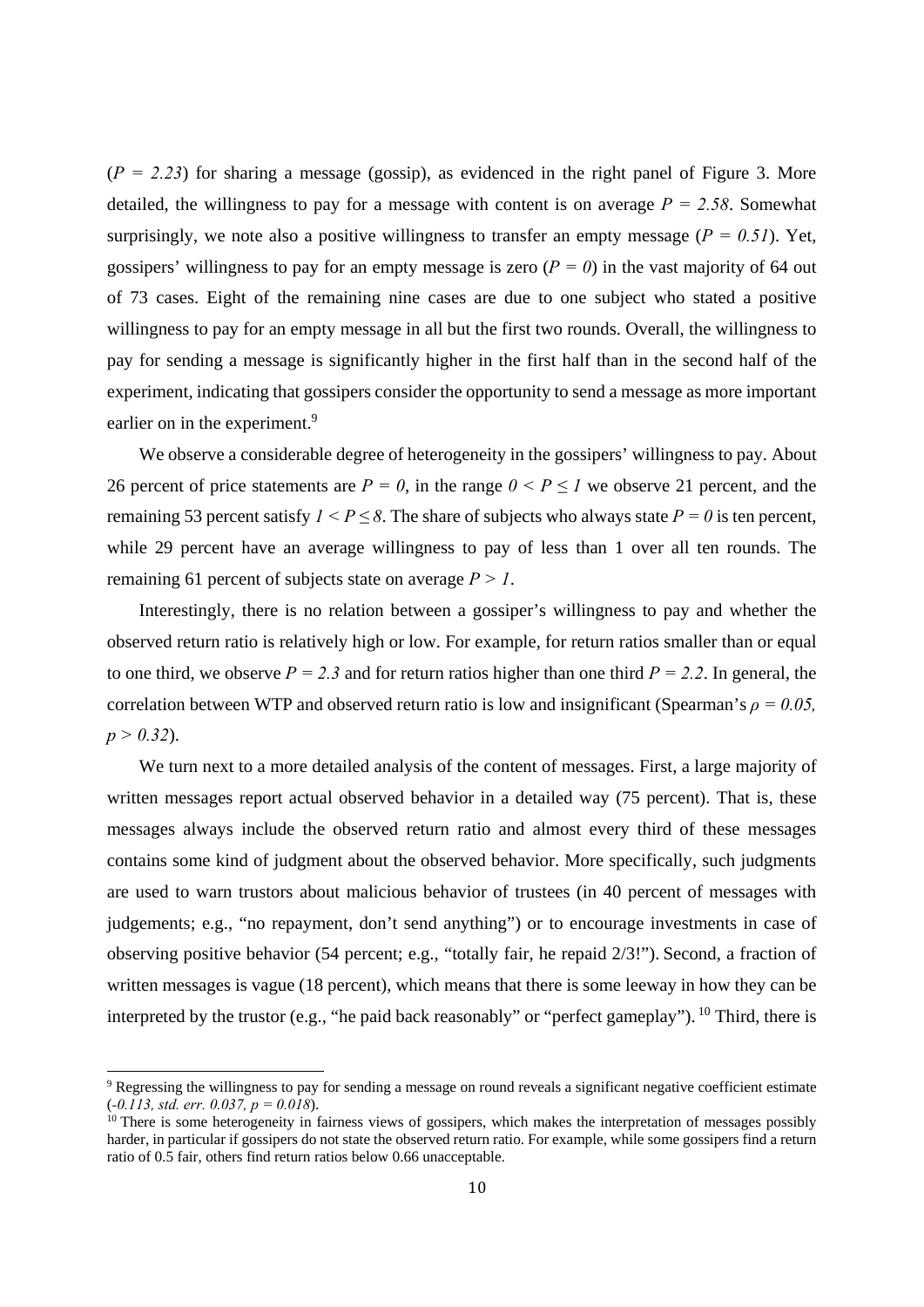a small fraction of written messages (7 percent) that either contains wrong information or pointless information (e.g., "Participant A"), which we label as wrong messages. While the WTP for detailed messages (2.73) and vague messages (2.50) is significantly higher than for wrong messages (0.55) (t-tests,  $p \le 0.05$ ), there is no significant difference between the WTP for detailed and vague messages (t-test, *t = 0.75, p = 0.45*).

The positive willingness to pay for sharing information is a precondition that trustors do receive gossip. In fact, messages are transferred in 26 percent of cases (in the other cases, the BDMmechanism did not lead to the transfer of the message). How do trustors react to gossip? If a message is transmitted and negative, trustors typically react with low investments. In such cases, they invest on average only 3.2. Notice that this is even lower than the average investment in *Baseline,* albeit the difference is not statistically significant. In strong contrast, investments are clearly higher after receiving a neutral (6.0) or a positive message (7.2). Moreover, subjects clearly interpret receiving no message (i.e., in 74 percent of cases) as good news. That is, investments average to 6.7 when trustors receive no message. While investments are not significantly different after receiving a neutral, positive or no message (all  $p > 0.6$ , MWU-tests), the difference between investments after a negative message and after a positive, neutral or no message, respectively, is always significant (all  $p < 0.03$ , MWU-tests). Moreover, investments in cases of positive, neutral or no messages are significantly higher than investments in *Baseline* (all *p < 0.02*, MWU-tests). Thus, gossip can affect behavior and efficiency in two ways. Gossip about negative behavior clearly hurts efficiency, whereas positive, neutral or no gossip leads to higher efficiency compared to a situation where gossip is not possible.

**Result 2:** Subjects display a positive willingness to pay for gossip, and therefore 26 percent of messages are communicated to the trustors. Trustors react very sharply to negative gossip, but also very positively by increasing investments when they receive positive, neutral or even no messages.

#### **3.2 Control Treatments**

#### **3.2.1 Third-party observation without gossip**

The previous section has illustrated the impact of gossip on the efficiency of interactions in our trust game. The possibility of gossip seems to discipline trustees through reputational concerns, which results in higher returns than in a situation where no gossiper is present. Interestingly, this effect prevails despite the fact that only about every fourth message is transmitted from a gossiper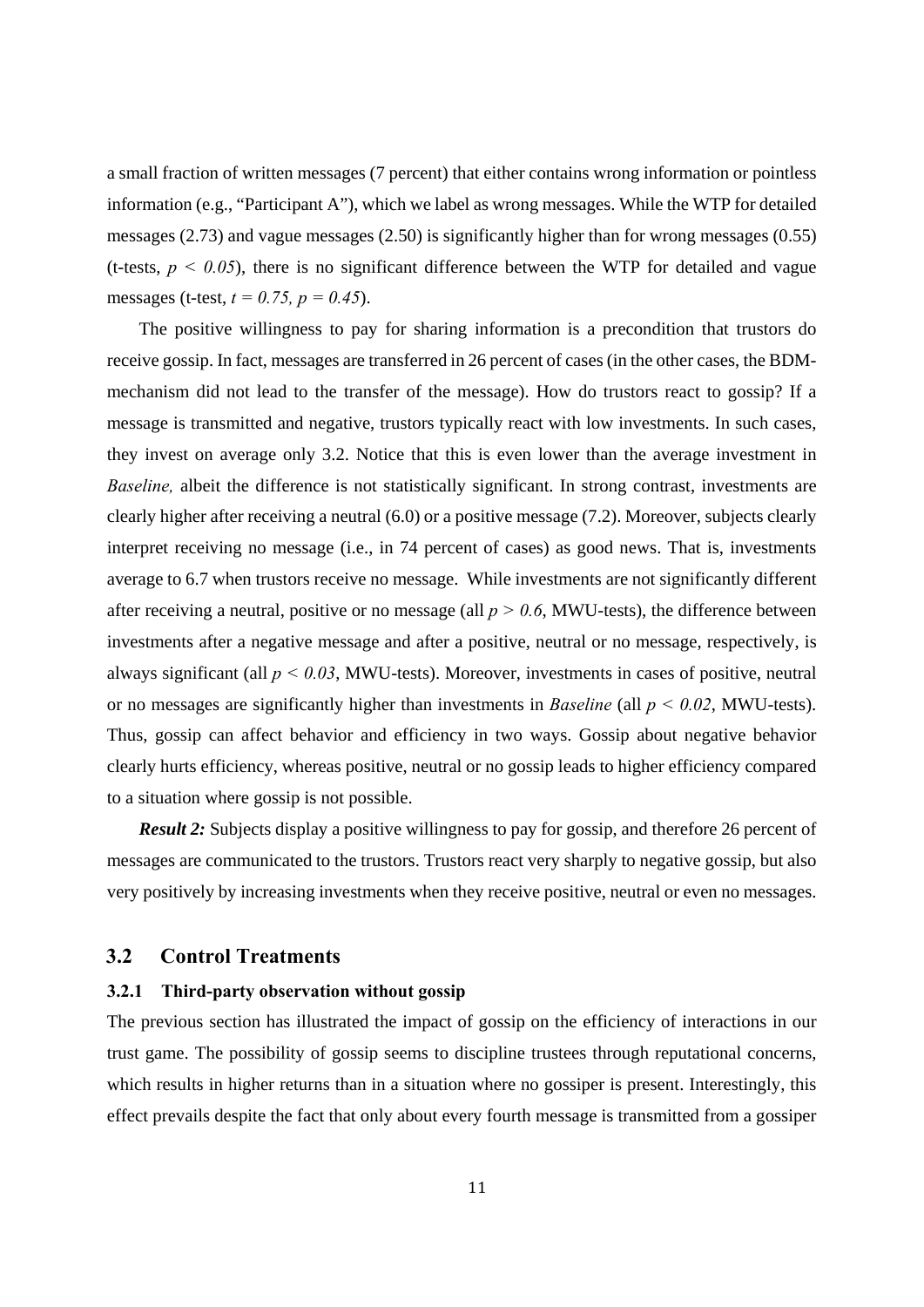to a trustor. The mere opportunity that some third party can gossip with a future interaction partner is sufficient to trigger higher returns.

However, a necessary condition for gossip is the observation of behavior. This raises the question to what extent the mere observation of a trustee changes their behavior rather than the possibility of gossip from gossipers to trustors. To address this question we run a control treatment (*Observation*) where a third party can only observe the return ratio of a trustee in round *t*, but has no possibility to send a message to a trustor. All other details are identical to the *Gossip* treatment, including that third parties receive an endowment of16 ECU per round.

### *-- Figure 4 about here --*

Figure 4 displays the evolution of average investments and returns in *Observation*. It is apparent that trustees return substantially less when the third party can only observe trustees' behavior compared to the case where third parties can also gossip about trustees' behavior. Already in the first round, returns are (weakly) significantly lower in *Observation* (7.6) than in *Gossip* (9.4) (t-test, *t = 1.68, p = 0.097*). Across all rounds, trustees return on average 6.9 in *Observation* and we can clearly reject the hypothesis of equal returns in *Gossip* (with an average of 10.2) and *Observation* (MWU test, *z = 2.42, p = 0.016*).

Importantly, the lower returns are not driven by lower first-round investments in *Observation*. Although the first-round investments in *Observation* are, on average, slightly lower than in *Gossip* (5.3 vs. 5.7), the difference is not significant (t-test,  $t = 0.97$ ,  $p = 0.33$ ). Across all rounds, the average investments are, however, significantly different between *Observation* (with 5.6) and *Gossip* (with 6.4; MWU test, *z = 2.1, p = 0.036*).

Looking at the return ratio provides an alternative view on trustees' returns that takes the different investment levels in the two treatments into account (see also Figure 2 for the cumulative frequency distribution). The average return ratio in *Observation* is 0.35, which is significantly different from the average return ratio of 0.51 in *Gossip* (MWU test,  $z = 2.84$ ,  $p \le 0.01$ ).

Although the possibility of gossiping is essential for higher returns and investments, it is still conceivable that third-party observation affects trustees' behavior because they care about how they are seen by others even though there are no direct consequences in our setting. Comparing trustees' behavior in *Observation* and *Baseline* shows, however, that pure observation has no statistically significant effect on trustees' behavior. While returns are, on average, higher with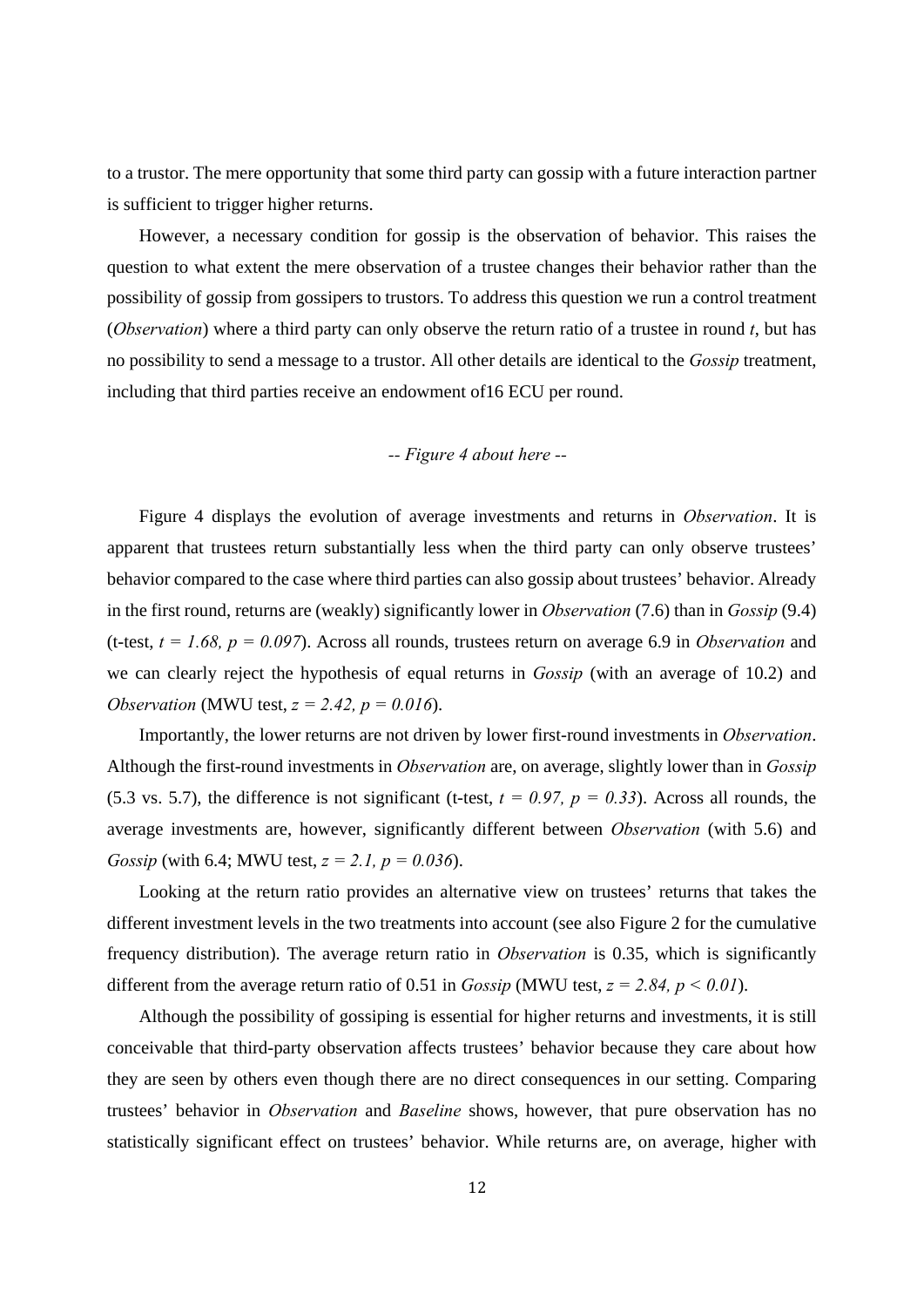observation (6.9) than without third-party observation (5.0), the difference is not statistically significant (MWU test,  $z = 1.37$ ,  $p = 0.17$ ). It is noteworthy, though, that investments are higher in *Observation* (5.6) than in *Baseline* (4.5; MWU test,  $z = 2.1$ ,  $p < 0.04$ ). Overall, the findings suggest that pure observation of trustees is not enough to change their behavior.

The evidence so far shows that the possibility to gossip is essential for changing trustees' behavior, probably because of reputational concerns. Arguably, reputational concerns are characterized by strategic considerations and higher complexity, which may also be reflected in longer reaction times. <sup>11</sup> Indeed, if third parties have an opportunity to gossip, trustees take significantly more time to make their decision. In *Gossip*, trustees need 17.5 seconds on average to reach a decision, while they need only 13 seconds in *Baseline* and 13.1 seconds in *Observation*. The differences are statistically significant according to pairwise MWU-tests between *Gossip* and the other two treatments ( $z > 2.4$  and  $p < 0.02$  in both comparisons).<sup>12</sup> Reaction times are not significantly different between *Baseline* and *Observation*, lending further support to the interpretation that pure third party observation does not induce reputational concerns.

*Result 3:* The mere observation of trustees through third parties (who are unaffected by the behavior of trustors and trustees) cannot explain the effects of gossip that are summarized in Result 1. Both trustors' and trustees' behavior is significantly different between *Observation* and *Gossip*.

#### **3.2.2 Noisy gossip**

 

We have seen that the possibility of gossip greatly enhanced efficiency of interactions, despite the fact that gossipers and trustees were strangers and gossip was non-verifiable. Although gossip barely took place, it is important to understand the role of the situational context. Previously, we have considered a situation where gossip was non-verifiable, but where trustors knew that a received message was about their present interaction partner. This assumption is possibly met in groups of manageable size, but arguably not in large-scale groups where the information flow and interaction frequency grow exponentially with group size and where it is thus harder for potential

 $11$  There is an emerging literature arguing that fair behavior is intuitive, resulting in faster reaction times (e.g., Rubinstein 2007, Rand, Green and Nowak 2012, Cappelen et al. 2015 among others, but see e.g., Tinghög et al. 2013 for conflicting evidence). Note, that our interest here is not whether intuitive processes favor fair decisions, but to see whether reaction times (as a proxy for attention and deliberation) are longer when one's reputation is at stake, i.e., in a more complex decision situation.

<sup>12</sup> Notice that trustors in *Baseline* (10.8 seconds) and *Observation* (10.0 seconds) reach faster decisions than in *Gossip* (15.8), too (MWU-tests,  $p < 0.01$  in both comparisons). While these differences can stem from the fact that trustors have to read and process messages in *Gossip*, the difference in reaction time is still (weakly) significantly different if we only consider decisions in *Gossip* where trustors do not receive a message (MWU-test,  $z = 1.79$ ,  $p = 0.074$ ).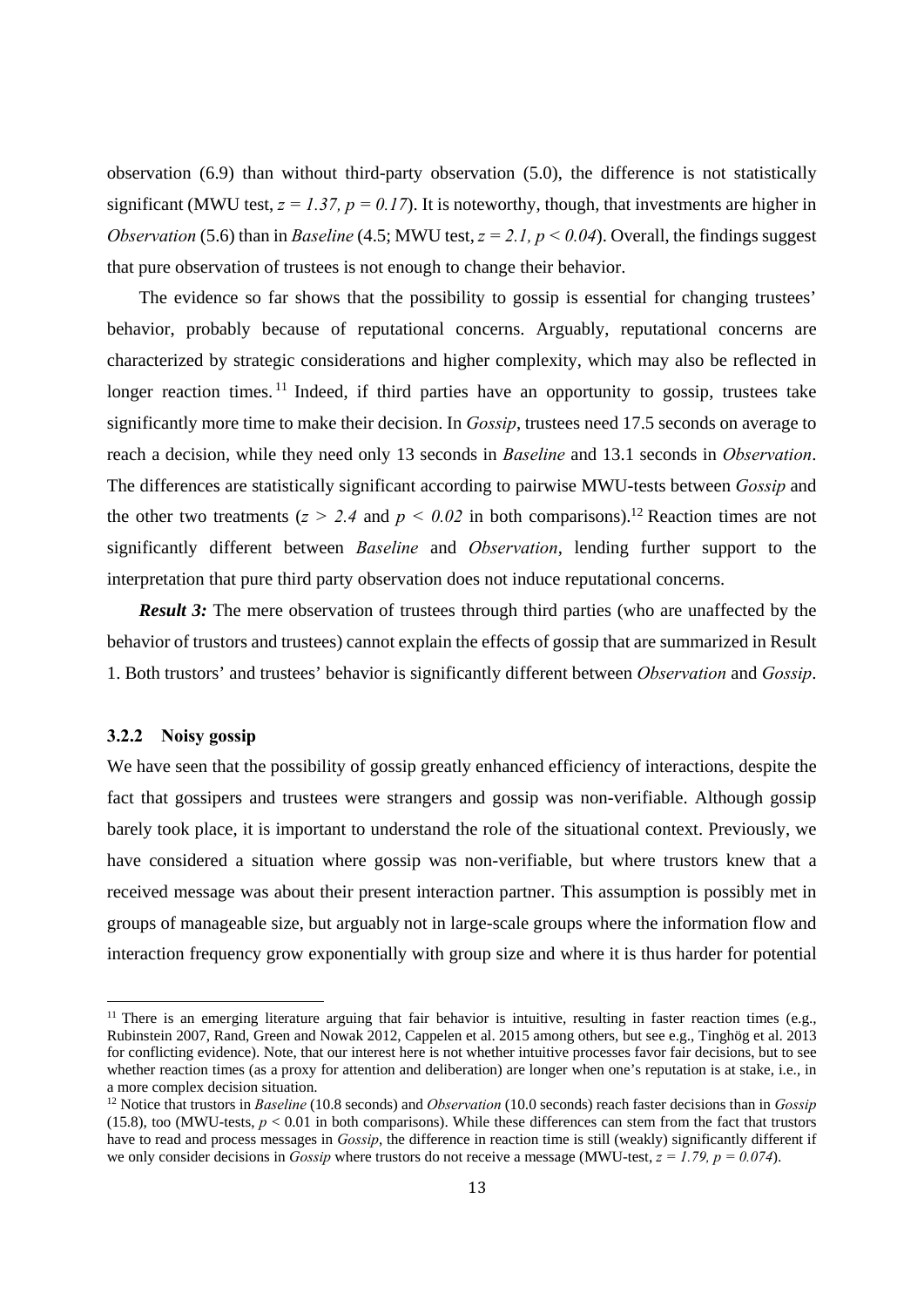gossipers to track behavior of others and easier to confuse information. That is, there may be situations where it is not clear that gossip is perfectly reliable, even when there is no reason to believe that the shared information is wrong.

To address this issue, we implement another control treatment. In *Noisy Gossip* we introduce the possibility that a transmitted message is confused with another message (i.e., the shared information is about some other trustee) with a probability of 20 percent. This is public knowledge for the three players (trustor, trustee and gossiper). All other details are the same as in the *Gossip* treatment.

There are two noteworthy features of this treatment. First, in addition to the non-verifiability of gossip for the trustor, we explicitly manipulate the reliability of gossip for trustors as transmitted messages can be misleading even though the content may accurately describe some other trustee's behavior. Second, the link between gossipers and trustees is exactly the same as in *Gossip*, i.e., gossipers observed the return ratio of the trustee. However, while in *Gossip* there is only uncertainty about whether third parties engage in costly gossip, it is now more salient that a trustor may not get information about the current interaction partners' past behavior.

Figure 4 shows investments and returns in the *Noisy Gossip* treatment alongside the other three treatments. As with *Baseline* and *Observation*, first-round investment behavior does not differ statistically between *Noisy Gossip* (5.3) and *Gossip* (5.7) (t-test,  $t = 1.03$ ,  $p = 0.3$ ). Although investments increase in the first half of the experiment, they remain always below those in *Gossip*. The average investments over all rounds are 5.5 in *Noisy Gossip* and 6.4 in *Gossip* (MWU test, *z = 2.26, p = 0.024*).

Interestingly, trustees' returns are very similar to the previously observed returns in *Observation*, as can be seen in the right-hand panel of Figure 4. On average, trustees return 6.7 in *Noisy Gossip* (see also Table 2), which is significantly lower than the 10.2 in *Gossip*, though (MWU test,  $z = 2.94$ ,  $p < 0.01$ ). Again, lower returns are not the result of initially low investments as there are no differences in first-round investments in *Gossip* and *Noisy Gossip*. Rather, the return ratio of 0.36 is comparable to the return ratio in *Observation* and significantly different from the return ratio (0.51) in *Gossip* (MWU test,  $z = 2.94$ ,  $p < 0.01$ ). These observations suggest that gossip loses its potential for increasing efficiency when it becomes less reliable, i.e., we observe a reduction of efficiency by 14 percent compared to *Gossip*. But since gossip always involves the observation of behavior through a third party we observe similar effects on trustee behavior in *Noisy Gossip* and *Observation*.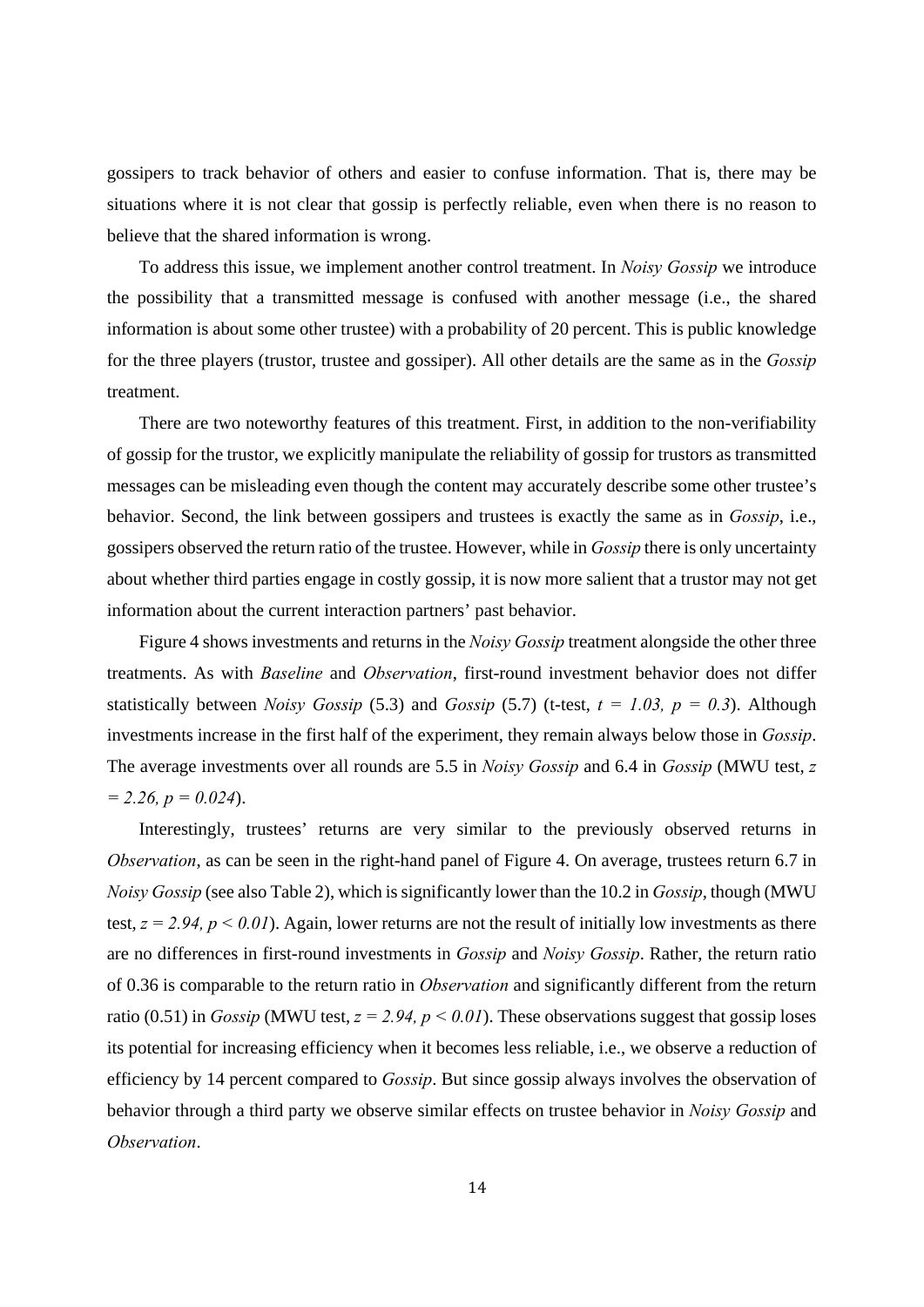It is unlikely that the lower return rates in *Noisy Gossip* are due to less careful considerations of decisions or inattention because of the noisiness of gossip. Taking trustees' reaction times as a proxy for attention and deliberation of decisions indicates little difference between *Noisy Gossip* (16.4 seconds) and *Gossip* (17.5 seconds) (MWU test,  $z = 0.74$ ,  $p = 0.46$ ).<sup>13</sup>

Even though noisy gossip is less effective than gossip, it increases efficiency compared to *Baseline*. From Figure 4 it is apparent that average investment levels are clearly higher throughout all rounds than in *Baseline*. The average investment level in *Noisy Gossip* is 5.5. Accordingly, the total pie in the trust game increases by 16 percent compared to *Baseline* (4.6). The difference in average investments between *Baseline* and *Noisy Gossip* is significant using a MWU test (*z = 2.00, p = 0.046*).

It is noteworthy that the 20 percent-likelihood of confusing messages does not lead to less written messages in *Noisy Gossip*, compared to *Gossip*. We observe that gossipers write only slightly less messages (81 vs. 83 percent of all possible cases) and have only a slightly lower WTP for sharing this information (2.53) in *Noisy Gossip* than in *Gossip* (2.58). Moreover, the transmission rate is similar across the two treatments (25 vs. 26 percent). Neither transmission rates nor WTP are significantly different across treatments (MWU test,  $p > 0.4$  in both cases). There are only small and statistically insignificant differences in message contents. While the share of neutral messages is about the same in both *Gossip* and *Noisy Gossip* (60 percent), there is a slight shift from positive to more negative messages from 14 percent in *Gossip* to 18 percent in *Noisy Gossip* (Fisher's Exact test, *p = 0.249*). Messages in *Noisy Gossip* are also slightly less detailed (68 percent) and thus more often vague (23 percent) or false (9 percent) (Fisher's Exact test,  $p = 0.12$ ).

Despite these small differences in content, trustors react in a less pronounced way than in *Gossip* upon receiving a message. That is, investments are higher after receiving a negative message and lower after no message, neutral or positive message compared to *Gossip*. More specifically, after a negative message, they invest on average 4.1, which is slightly lower than investments after a neutral message (4.6). Investments are higher after receiving a positive (5.2) or no message (5.8). However, only the difference between receiving no message and a negative messages (MWU test,  $z = 2.32$ ,  $p = 0.021$ ) but not between receiving a positive and negative message (MWU test,  $z = 1.16$ ,  $p = 0.25$ ) is statistically significant. This is probably a consequence

 

<sup>&</sup>lt;sup>13</sup> The same holds for decision times of trustors (15.3 versus 15.7 seconds).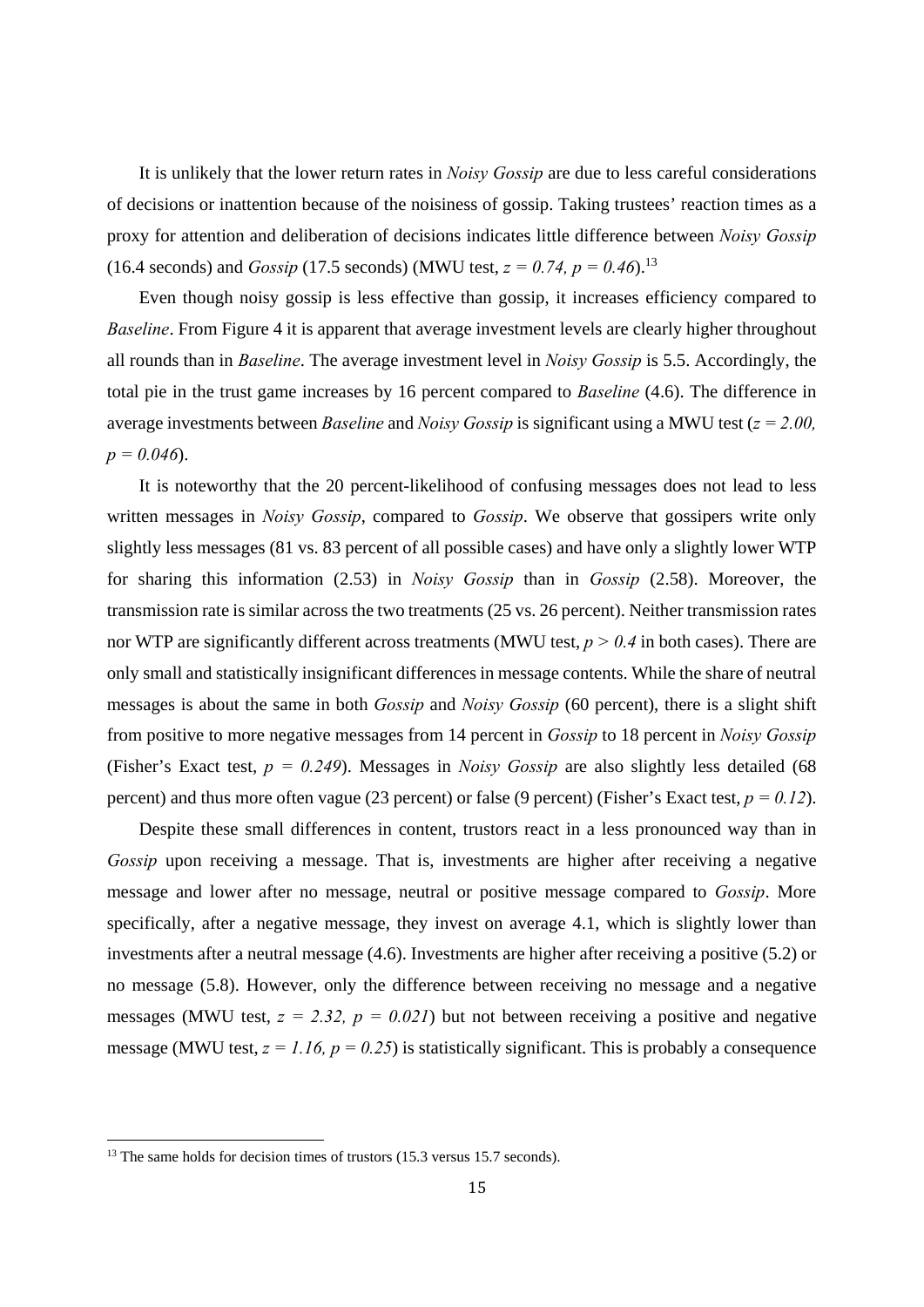of the higher uncertainty whether the message content really refers to the currently matched trustee or (mistakenly) to someone else.

*Result 4:* If gossip about trustees' behavior becomes more unreliable, gossip loses a considerable part of its efficiency-increasing effect. Efficiency is therefore lower in *Noisy Gossip* than in *Gossip*.

### **4. Conclusion**

Gossiping about others occurs frequently. However, gossip is typically associated with idle chat or negative behavior. Often, it is second-hand information because it is not based on the gossiper's own experience with the gossip target. Despite these limitations of gossip, and despite its often negative connotation, gossip may have positive effects on the efficiency of interactions. According to Dunbar (1994, 2004), language has evolved to facilitate social bonding in large social groups through the exchange of social information within groups. In this sense talking about other people or gossiping allows to keep track of behavior or changes in the social network and to maintain efficient relationships. This view suggests that gossip may prevent free riding or malicious behavior of individuals whose behavior may become the substance of gossip.

In this paper, we have investigated how gossip may affect the efficiency of interaction between two interaction partners, a trustor and a trustee, in a trust game. We find that if a third party can gossip about the behavior of the trustee, returns are much higher, and, as a consequence, also the investments of the trustor increase significantly, compared to a baseline condition without any third party that may gossip. These effects of gossip increase the efficiency of interaction significantly by raising the total pie to be distributed in the trust game by 28 percent. Interestingly, there is more gossiping going on in the earlier part of the experiment than in the later part, which may indicate that gossip is particularly useful to help establishing an efficient level of interaction early on, which then stays high until the end of our experiment. Trustors react in particular to negative gossip about the trustee with whom they are paired in a particular round. As expected, negative gossip leads to a withdrawal of trust and thus lower investments of trustors. On the other hand, investments react positively to positive, neutral or even no messages, as investments are higher than in a baseline condition without a gossiper. Accordingly, the possibility of gossip fosters trust by selectively trusting interaction partners, which reflects findings that the ability to choose partners can greatly enhance cooperation in social dilemma situations (e.g., Coricelli, Fehr and Fellner, 2004, Page, Putterman and Unel 2005, Charness and Yang 2014, Kamei and Putterman 2015). Remarkably, the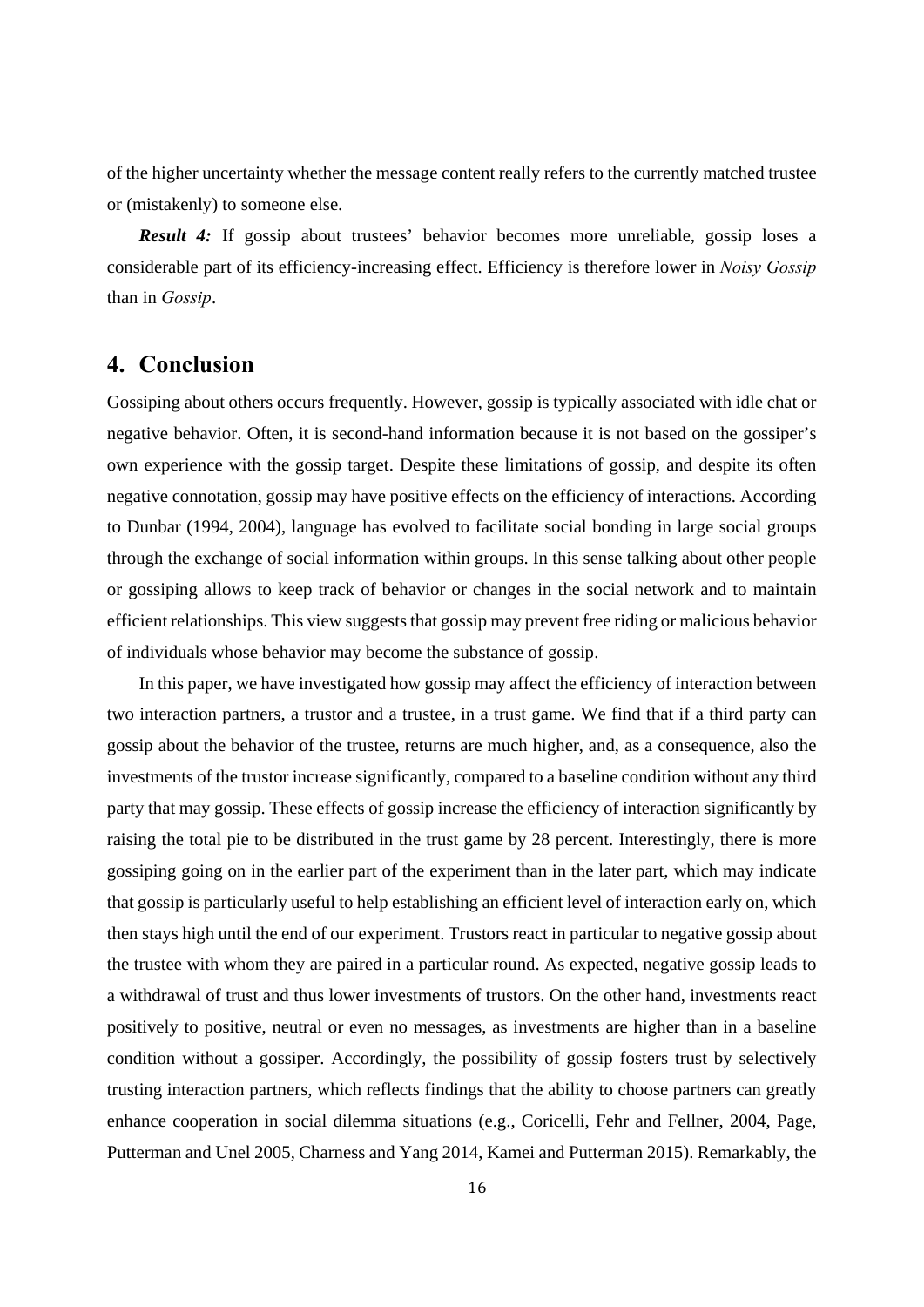efficiency-increasing effects of gossip hold despite the fact that only about one quarter of messages is successfully transmitted to the trustor. This shows that the availability of gossip itself has a strong effect on the efficiency of interactions.

One straightforward candidate to explain the latter finding is the fact that gossip requires the observation of trustees' behavior through the gossiper. Therefore, it might simply be the fact of being observed that triggers higher efficiency with gossip. In a control treatment (*Observation*) where third parties can only observe trustees, but not gossip about their behavior, we find that mere observation of trustees does not trigger the strong effects of gossip in the main treatment. Therefore, observation can at best explain parts of these effects. It is essential that observers have the possibility to gossip about the observed behavior in order to add to the efficiency-increasing effect. Because it is sufficient that someone may gossip about trustees' behavior to deter norm violations, it turns out that the threat of gossip is a cheap and efficient instrument of social sanctioning and, at the same time, circumvents the second-order public good problem of punishment (Coleman 1990). This provides, therefore, another explanation for why costly punishment of norm violations is rarely observed outside the laboratory (e.g., Balafoutas and Nikiforakis 2012, Balafoutas et al 2014).

Our findings highlight that gossip can be a powerful force encouraging trust and trustworthiness despite that gossipers and trustees are strangers and despite that the potentially shared information does not originate from their common experience. Possibilities that a third party may share information about one's behavior with a future interaction partner are ubiquitous in daily and organizational life. However, it seems crucial that gossip – whether correct or not – pertains to the current interaction partner. Indeed, in a second control treatment (*Noisy Gossip*), we demonstrate that gossip has to be reliable to unfold its full effects. When it is possible that trustors receive gossip about trustees with whom they are *not* paired, then efficiency is reduced by 14 percent, compared to a situation where gossip always refers to the trustee with whom an interaction takes place. While this is not due to less frequent gossiping (compared to *Gossip*), it is rather because trustees reduce their returns in response to the reduced reliability of gossip, and consequently trustors lower their investments as well. Notwithstanding these possible restrictions of gossip, our results emphasize its potential for increasing the efficiency of interactions. Gossip can, in particular, serve as cost-effective instrument to enhance trust and trustworthiness in settings where it is difficult to keep directly track of behavior of potential interaction partners. In such cases,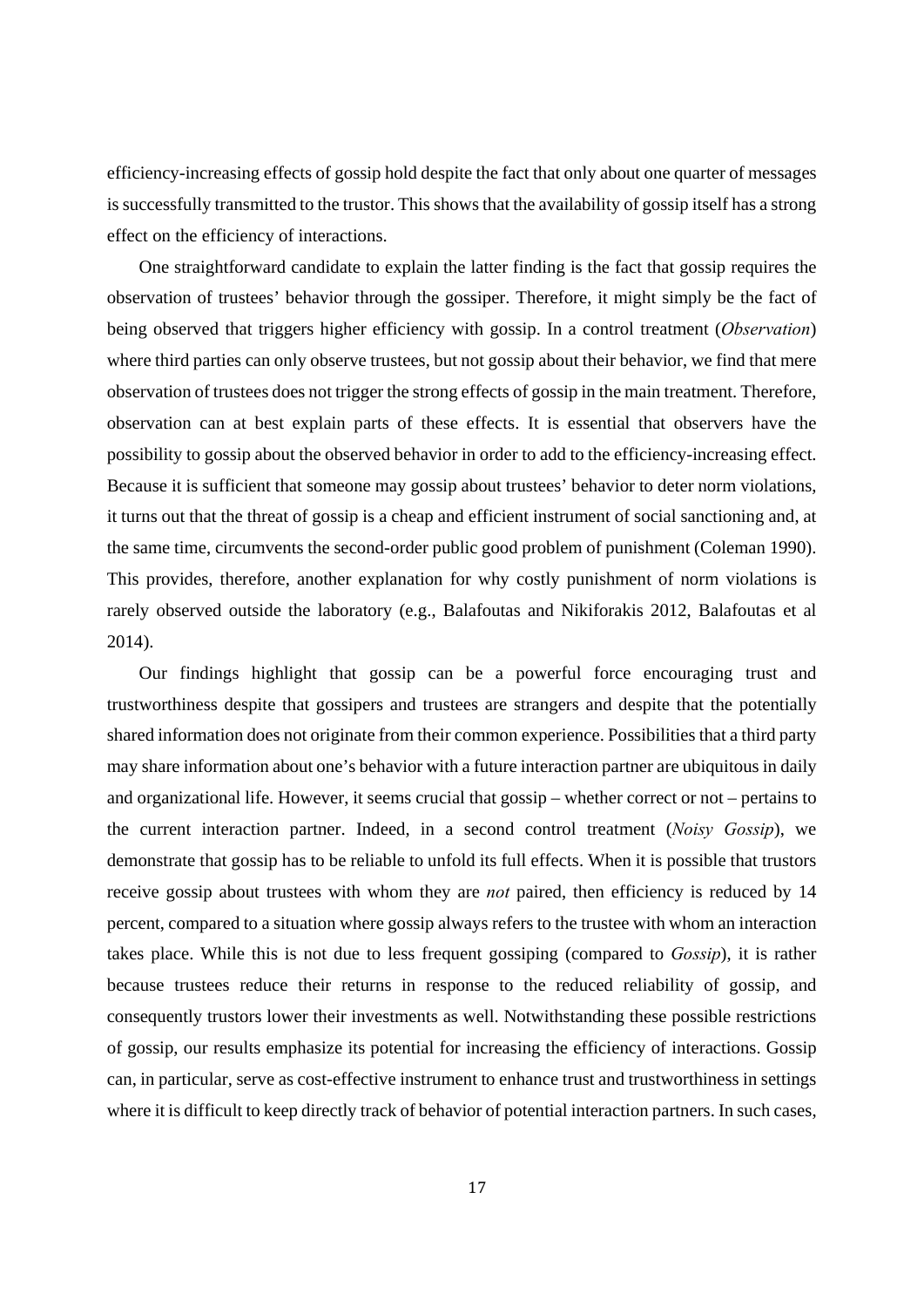gathering information about others through intermediaries may be useful to assess the trustworthiness or willingness to cooperate of others.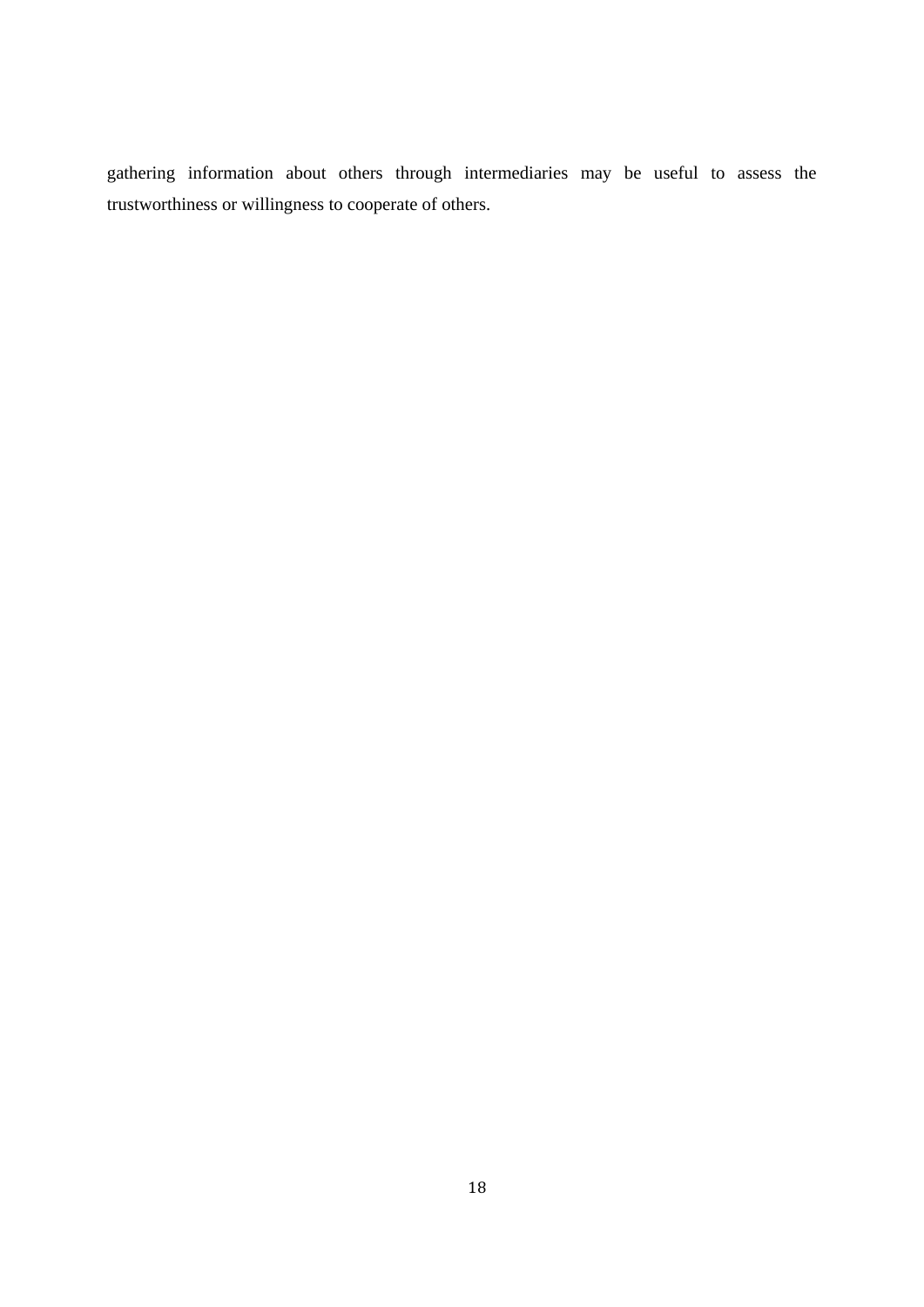### **References**

- Almenberg, J., Dreber, A., Apicella, C. L., & Rand, D. G. (2011). Third party reward and punishment: group size, efficiency and public goods. In *Psychology and punishment*. New York: Nova Publishing.
- Balafoutas, L., Nikiforakis, N., and Rockenbach B. (2014). Direct and indirect punishment among strangers in the field. *Proceedings of the National Academy of Sciences*, 111(45): 15924- 15927.
- Balafoutas, L., and Nikiforakis, N. (2012). Norm enforcement in the city: A natural field experiment. *European Economic Review*, 56(8): 1773-1785.
- Becker, Gordon M., DeGroot, Morris H. and Marschak, Jacob (1964). Measuring utility by a single-response sequential method. *Behavioral Science*, 9(3): 226-232.
- Ben-Ner, A., and Putterman, L. (2009), Trust, communication, and contracts: An Experiment. *Journal of Economic Behavior and Organization*, 70(1-2): 106-121.
- Berg, J., Dickhaut, J., McCabe, K. (1995). Trust, reciprocity, and social history. *Games and Economic Behavior*, 10(1): 122-142.
- Bloch, F., Demange, G., and Kranton, R. (2015). Rumors and Social Networks, *Working paper*.
- Bloom, N., Sadun, R. and Van Reenen, J. (2012). The organization of firms across countries. *Quarterly Journal of Economics*, 127(4): 1663-1705
- Bochet, O., Page, T., and Putterman, L. (2006). Communication and punishment in voluntary contribution experiments. *Journal of Economic Behavior and Organization*, 60(1): 11-26.
- Bochet, O., and Putterman, L. (2009). Not just babble: opening the black box of communication in a voluntary contribution experiment. *European Economic* Review, 53(3): 309-326.
- Bohnet, I., and Huck, S. (2004). Repetition and reputation: Implications for trust and trustworthiness when institutions change. *American Economic Review, Papers and Proceedings*, 94(2): 362-366.
- Bohnet, I., Harmgart, H., Huck, S. and Tyran, J.-R. (2005). Learning trust. *Journal of the European Economic Association*, 3(2-3): 322-329.
- Bolton, G., Katok, E., and Ockenfels, A. (2004). How effective are electronic reputation mechanisms? An experimental investigation. *Management Science*, 50(11): 1587-1602.
- Bracht, J., and Feltovich, N. (2009). Whatever you say, your reputation precedes you: observation and cheap talk in the trust game. *Journal of Public Economics*, 93(9-10): 1036-1044.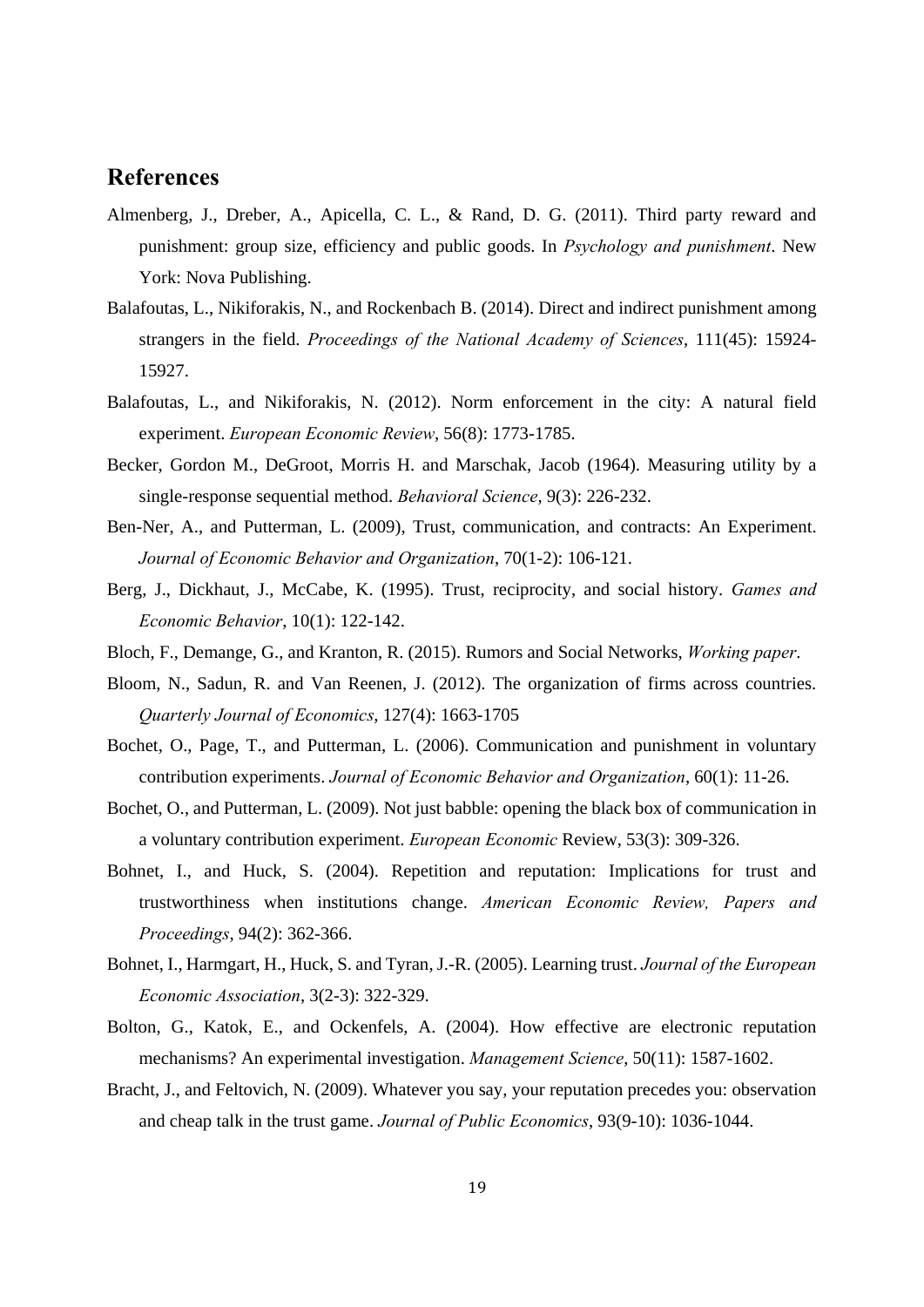- Brown, M., and C. Zehnder (2007). Credit reporting, relationship banking, and loan repayment. *Journal of Money, Credit, and Banking*, 39(8): 1884-1918.
- Burt, R., and Knez, M. (1995). Kinds of third-party effects on trust. *Rationality and Society*, 7(3): 255-92.
- Cappelen A., Nielsen, U., Tungodden, B., Tyran, J-R., Wengström, E. (2015). Fairness is intuitive. *Experimental Economics*, forthcoming.
- Charness, G., and Dufwenberg, M. (2006). Promises and partnership. *Econometrica*, 74(6): 1579- 1601.
- Charness, G., and Dufwenberg, M. (2010). Bare promises: An experiment. *Economics Letters,* 107(2): 281-283.
- Charness, G., Cobo-Reyes, R., and Jimenez, N. (2008). An investment game with third-party intervention. *Journal of Economic Behavior and Organization*, 68(1): 18-28.
- Charness, G., Du, N., and Yang, C-L., (2011). Trust and trustworthiness reputation in an investment game. *Games and Economic Behavior*, 72(2): 361-375.
- Charness, G., and Yang, C-L. (2014). Starting small toward voluntary formation of efficient large groups in public goods provision. *Journal of Economic Behavior and Organization*, 102: 119- 132.
- Coleman, J. (1990). *Foundations of social theory*. Cambridge, MA: Harvard University Press.
- Coricelli, G., Fehr, D., and Fellner, G. (2004). Partner selection in public goods experiments. *Journal of Conflict Resolution*, 48(3): 356-378.
- Crawford, V. (1998). A survey of experiments on communication via cheap talk. *Journal of Economic Theory*, 78(2): 286-298.
- Duffy, J., and Feltovich, N. (2002). Do actions speak louder than words? An experimental comparison of observation and cheap talk. *Games and Economic Behavior*, 39(1): 1-27.
- Duffy, J., and Feltovich, N. (2006). Words, deeds and lies: Strategic behavior in games with multiple signals. *Review of Economic Studies*, 73(3): 669-688.
- Duffy, J., Xie, H., and Lee, Y-J. (2013). Social norms, information and trust among strangers: theory and evidence. *Economic Theory*, 52(2): 669-708.
- Dunbar, R. (1994). *Grooming, gossip, and the evolution of language*. London: Faber & Faber.
- Dunbar, R. (2004). Gossip in evolutionary perspective. *Review of General Psychology*, 8(2): 100- 110.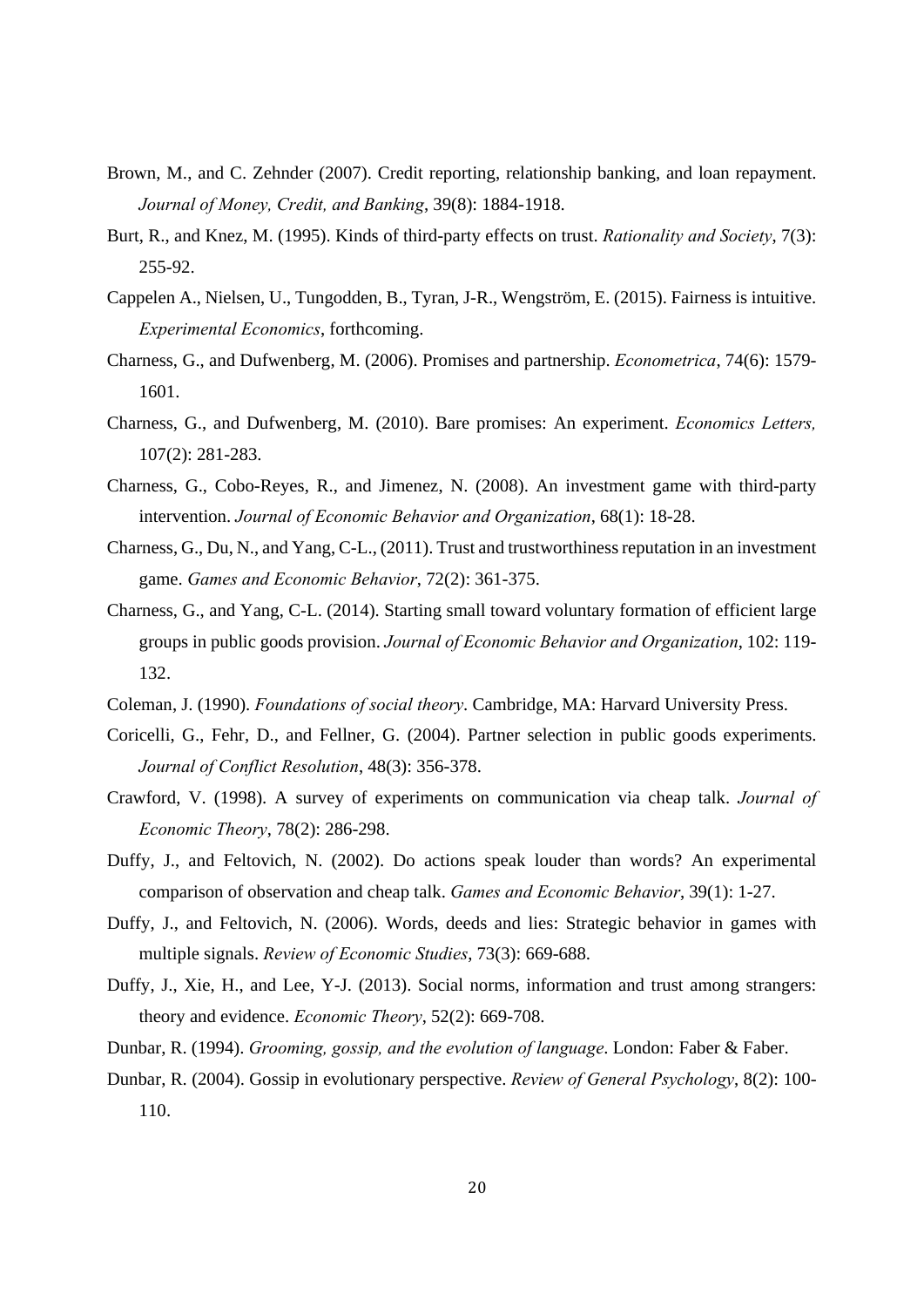- Engelmann, D., and Fischbacher, U. (2009). Indirect reciprocity and strategic reputation building in an experimental helping game. *Games and Economic Behavior*, 67(2): 399-407.
- Fehr, E., and Fischbacher, U. (2003). The nature of human altruism, *Nature* 425, 785-791.
- Fehr, E., and Fischbacher, U. (2004). Third-party punishment and social norms. *Evolution and Human Behavior*, 25(2): 63-87.
- Fischbacher, U. (2007). z-Tree: Zurich Toolbox for Ready-Made Economic Experiments. *Experimental Economics,* 10(2): 171-178.
- Foster, E. (2004). Research on gossip: Taxonomy, methods, and future directions. *Review of General Psychology*, 8(2): 78-99.
- Greiner, B. (2015). Subject pool recruitment procedures: Organizing experiments with ORSEE. *Journal of the Economic Science Association*, 1(1): 114-125.
- Hamilton, B., Nickerson, J., and Hideo O. (2003). Team incentives and worker heterogeneity: An Empirical analysis of the impact of team on production and participation. *Journal of Political Economy*, 111(3): 465-497.
- Huck, S., Lünser, G., and Tyran, J.-R. (2012). Competition fosters trust. *Games and Economic Behavior*, 76(1): 195-209.
- Isaac, M., and Walker, J. (1988). Communication and free-riding behavior: The voluntary contributions mechanism. *Economic Inquiry*, 26(4): 585-608.
- Kamei, K., and Putterman, L. (2015). Play it again: Partner choice, reputation building and learning from finitely-repeated dilemma games. *Economic Journal*, forthcoming.
- Knez, M., and Simester, D. (2001). Firm-wide incentives and mutual monitoring at continental airlines. *Journal of Labor Economics*, 19(4): 743-772.
- La Porta, R., Lopez de Silanes, F., Shleifer, A., and Vishny, R. (1997). Trust in large organizations. *American Economic Review*, 87(2): 333-338.
- Leibbrandt, A., and Lopez Perez, R. (2012). An exploration of third and second party punishment in ten simple games. *Journal of Economic Behavior & Organization*, 84(3): 753-866.
- Lergetporer, P., Angerer, S., Glätzle-Rützler, D., and Sutter, M. (2014). Third-party punishment increases cooperation in children through (misaligned) expectations and conditional cooperation. *Proceedings of the National Academy of Sciences*, 111(19): 6916-6921.
- Mussweiler, T., and Ockenfels, A. (2013). Similarity increases altruistic punishment in humans. *Proceedings of the National Academy of Sciences*, 110(48): 19318-19323.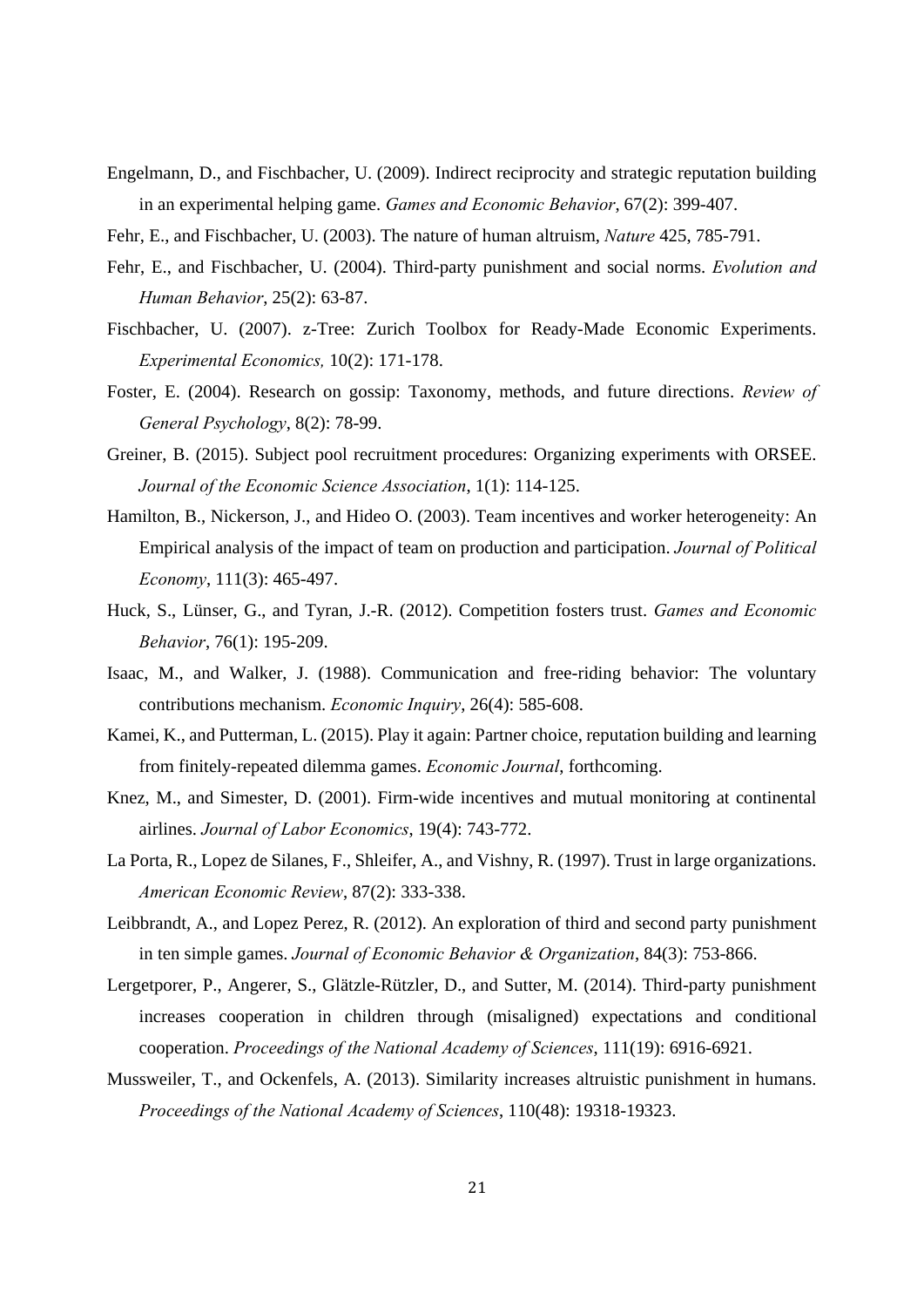- Nikiforakis N., and Mitchell, H. (2014). Mixing the carrots with the sticks: Third party punishment and reward. *Experimental Economics*, 17 (1): 1-23.
- Noon, M., and Delbridge, R. (1993). News from behind my hand: Gossip in organizations. *Organization Studies*, 14(1): 23-36.
- Oprea, R., Charness, G. and Friedman, D. (2014). Continuous time and communication in a publicgoods experiment. *Journal of Economic Behavior and Organization*, 108: 212-223.
- Page, T., Putterman, L., and Unel, B. (2005). Voluntary association in public goods experiments: reciprocity, mimicry, and efficiency. *Economic Journal*, 115(506): 1032-1053.
- Rand, D., Greene, J. and Nowak, M. (2012). Spontaneous giving and calculated greed. *Nature*, 489(7416): 427-430.
- Rubinstein, A. (2007). Instinctive and cognitive reasoning: A study of response times, *Economic Journal*, 117(1424): 1243-1259.
- Seinen, I., and Schram, A. (2006). Social status and group norms: Indirect reciprocity in a repeated helping experiment. *European Economic Review*, 50(3): 581-602.
- Sommerfeld, R., Krambeck, H-J., Semmann, D., and Milinski, M (2007). Gossip as an alternative for direct observation in games of indirect reciprocity. *Proceedings of the National Academy of Sciences*, 104(44): 17435-17440.
- Sutter, M., and Kocher M. (2007). Trust and trustworthiness across different age groups. *Games and Economic Behavior*, 59(2): 364-382.
- Tinghög, G., Andersson, D., Bonn, C., Böttiger, H., Josephson, C., Lundgren, G., Västfjäll, D., Kirchler, M., and Johannesson, M. (2013). Intuition and cooperation reconsidered. *Nature*, 498(7452): E1-E2.
- Wilson, R., and Sell, J. (1997). Liar, liar, ..., cheap talk and reputation in repeated public goods settings. *Journal of Conflict Resolution*, 41(5): 695-717.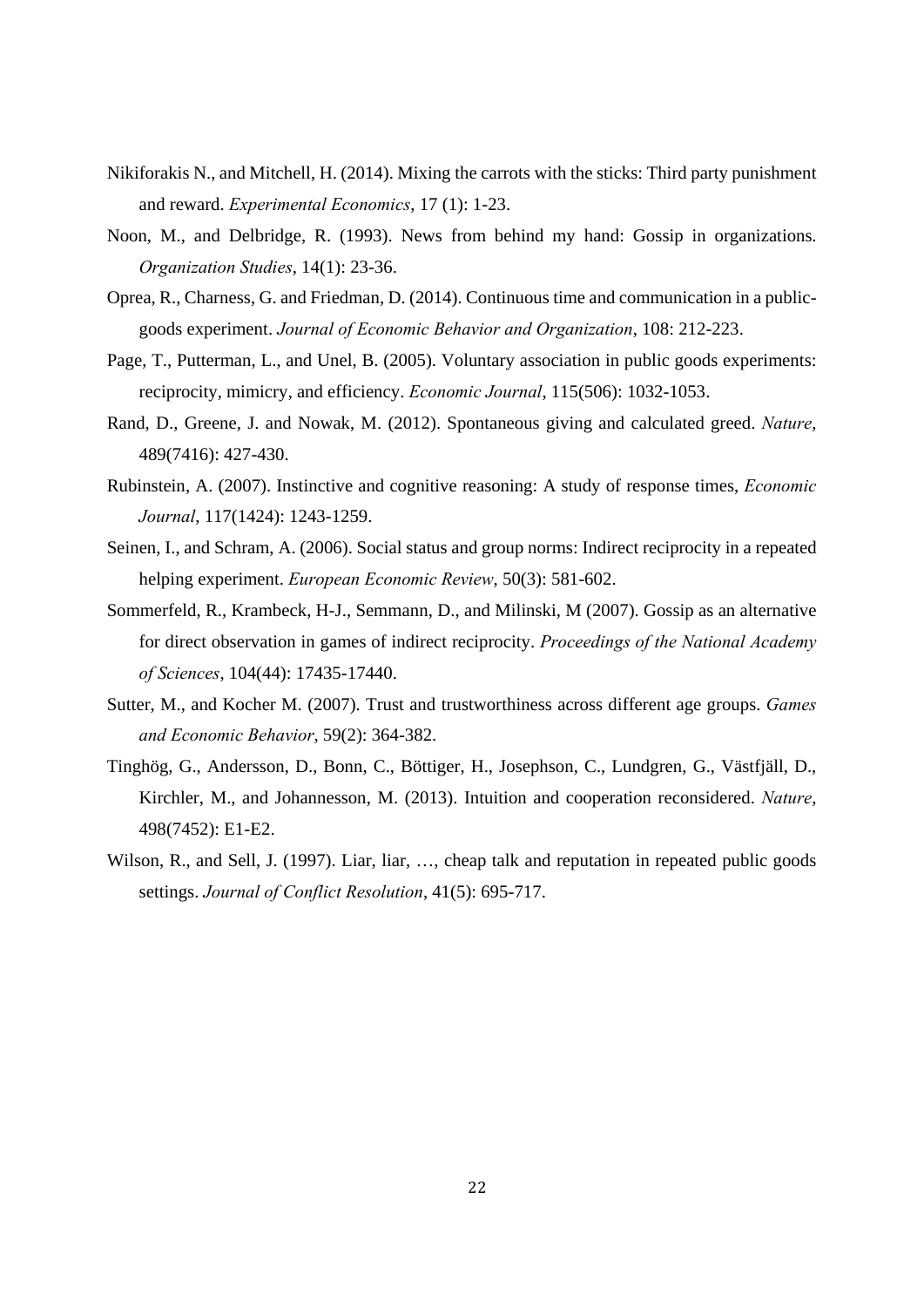### **Tables and Figures**

| $\ldots$<br>$\sigma$ . Treathers |                     |               |                                |  |  |
|----------------------------------|---------------------|---------------|--------------------------------|--|--|
| Treatment                        | $#$ of sessions     | # of subjects | Third party's possible actions |  |  |
|                                  | $#$ of indep. obs.) |               |                                |  |  |
| <b>Baseline</b>                  | 5(8)                | 96            | No third party present         |  |  |
| Gossip                           | 8(8)                | 144           | Gossip                         |  |  |
| <i><b>Observation</b></i>        | 8(8)                | 144           | no Gossip, only observation    |  |  |
| Noisy Gossip                     | 8(8)                | 144           | Gossip, noisy transmission     |  |  |
|                                  |                     |               |                                |  |  |

**Table 1.** Summary of Treatments

| <b>Table 2. Summary of Results for all Treatments</b> |          |          |          |            |             |     |
|-------------------------------------------------------|----------|----------|----------|------------|-------------|-----|
|                                                       | Investor |          | Trustee  |            | Gossiper    |     |
|                                                       | Amount   | Expected | Amount   |            | % message   |     |
|                                                       | sent     | return   | returned | <b>WTP</b> | transmitted | N   |
| <b>Baseline</b>                                       | 4.55     | 7.34     | 5.03     |            |             | 480 |
|                                                       | (2.90)   | (5.82)   | (5.38)   |            |             |     |
| Gossip                                                | 6.41     | 10.61    | 10.17    | 2.23       | 0.26        | 480 |
|                                                       | (2.17)   | (4.90)   | (5.24)   | (2.30)     | (0.44)      |     |
| <i><b>Observation</b></i>                             | 5.60     | 8.62     | 6.95     |            |             | 480 |
|                                                       | (2.86)   | (5.89)   | (6.09)   |            |             |     |
| Noisy Gossip                                          | 5.47     | 9.03     | 6.65     | 2.06       | 0.25        |     |
|                                                       | (2.94)   | (5.70)   | (5.97)   | (2.29)     | (0.43)      | 480 |

**Table 2.** Summary of Results for all Treatments

Notes: Standard deviations in parentheses. WTP: Gossiper's average willingness to pay for transmitting their message.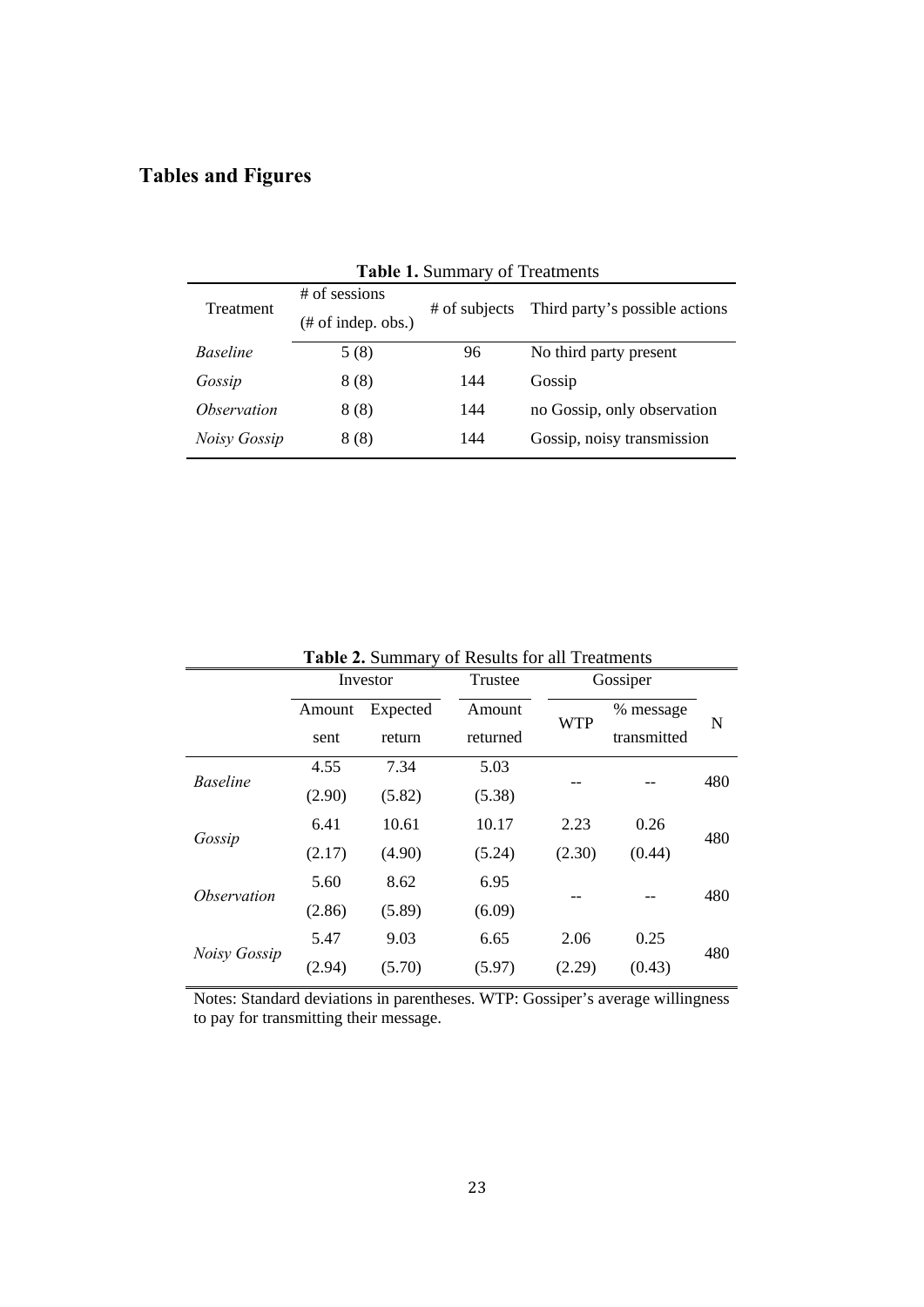| Dependent Variable     | Investment | Return      |
|------------------------|------------|-------------|
| <b>Expected Return</b> | $0.376***$ |             |
|                        | (0.029)    |             |
| Round                  | $-0.011$   | $-0.131***$ |
|                        | (0.026)    | (0.040)     |
| Gossip                 | $0.638**$  | $2.813***$  |
|                        | (0.303)    | (0.654)     |
| Investment             |            | $1.245***$  |
|                        |            | (0.096)     |
| Constant               | 1.848***   | 0.088       |
|                        | (0.285)    | (0.641)     |
|                        |            |             |
| N                      | 960        | 960         |
| $R^2$                  | 0.62       | 0.48        |

**Table 3.** Trustor and trustee behavior in *Baseline* and *Gossip* (GLS regressions)

Notes: Random-effects GLS regression with standard errors clustered at the session level. \*\*\*  $(**)$  [\*] indicates significance at the 1% (5%) [10%] level.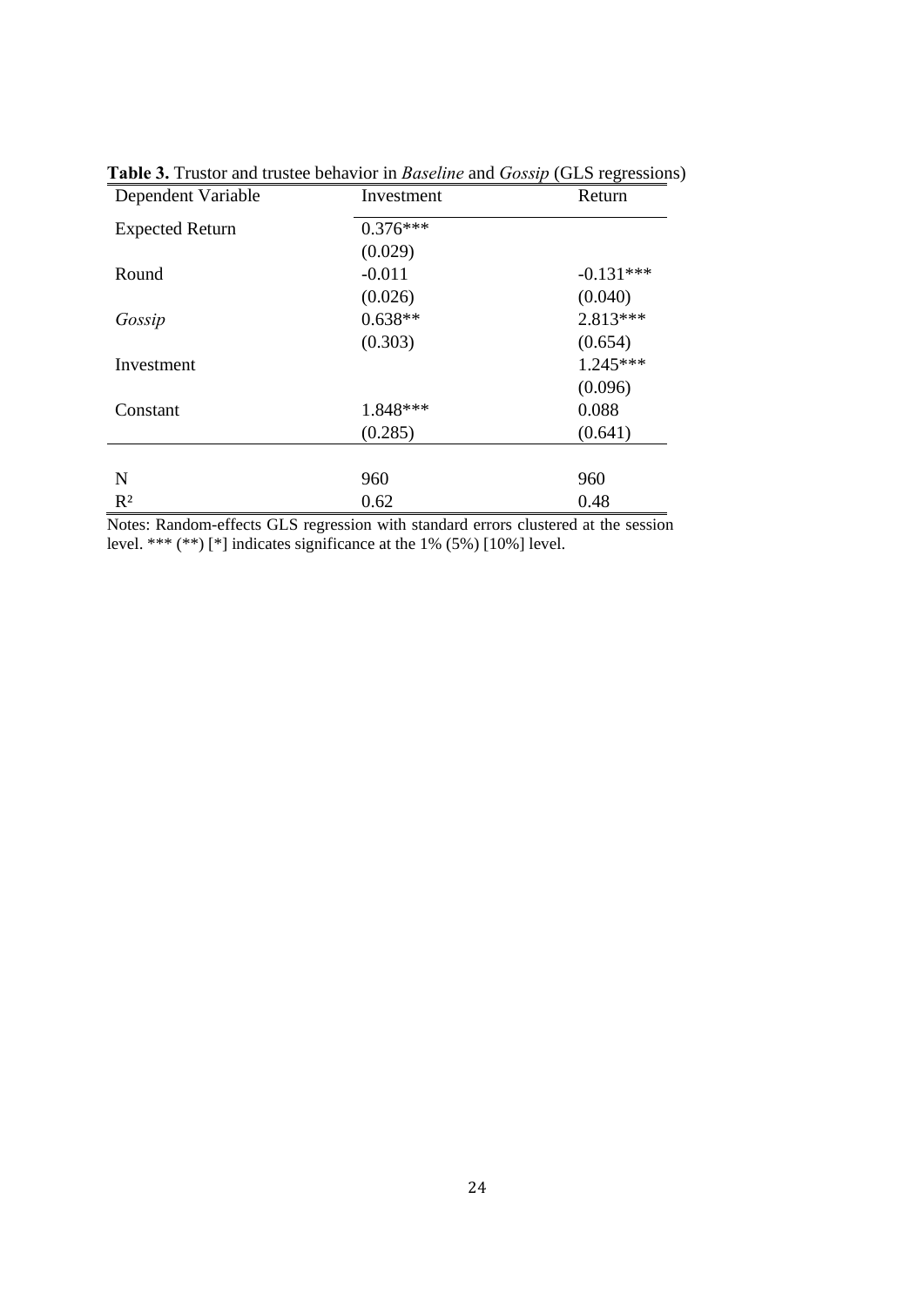

**Figure 1:** Evolution of Trustor and Trustee Behavior in *Baseline* and *Gossip*.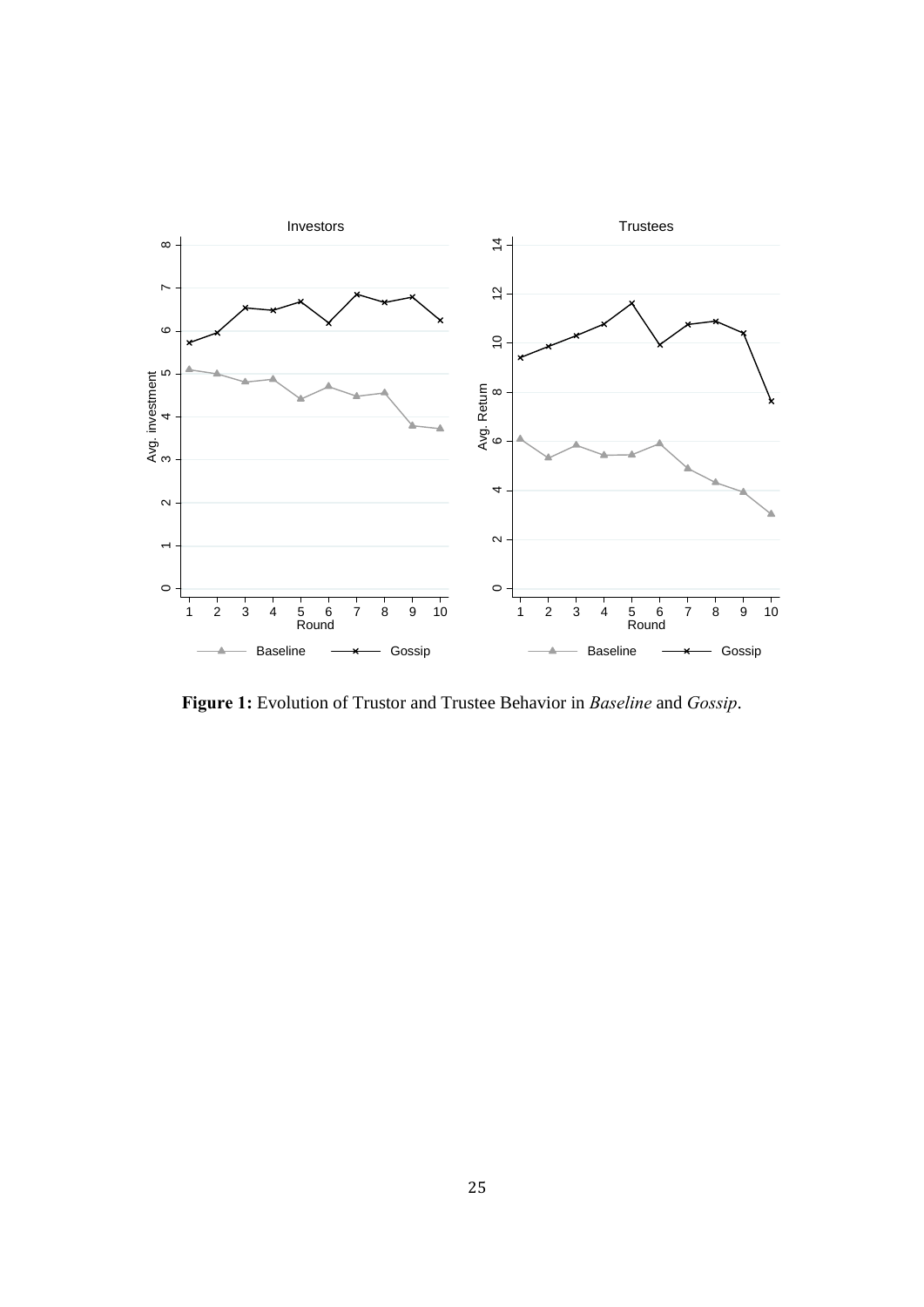

**Figure 2:** Trustees' return ratio across all rounds in all treatments.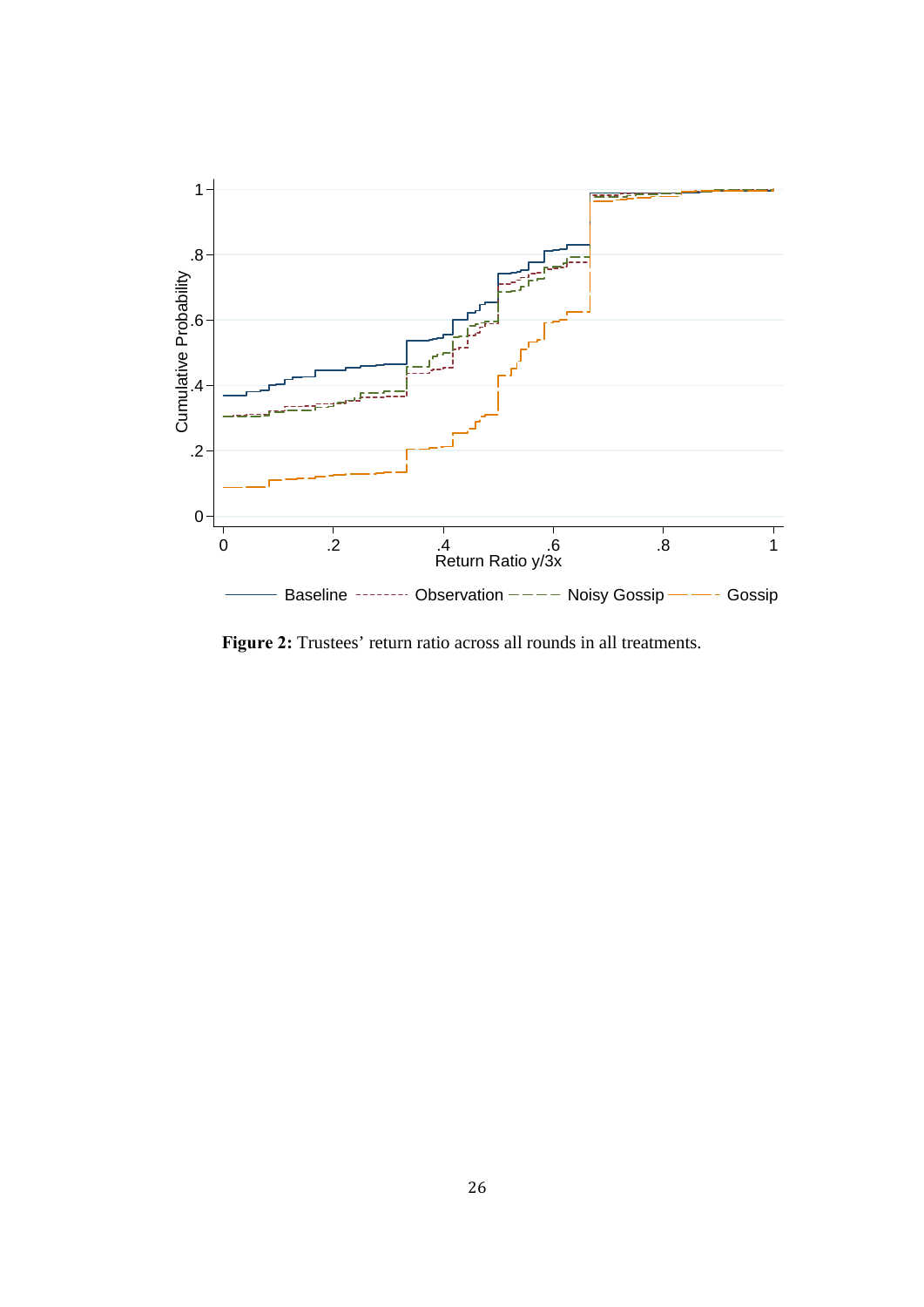

**Figure 3:** Frequency of gossip and willingness to pay (WTP) in treatment *Gossip*.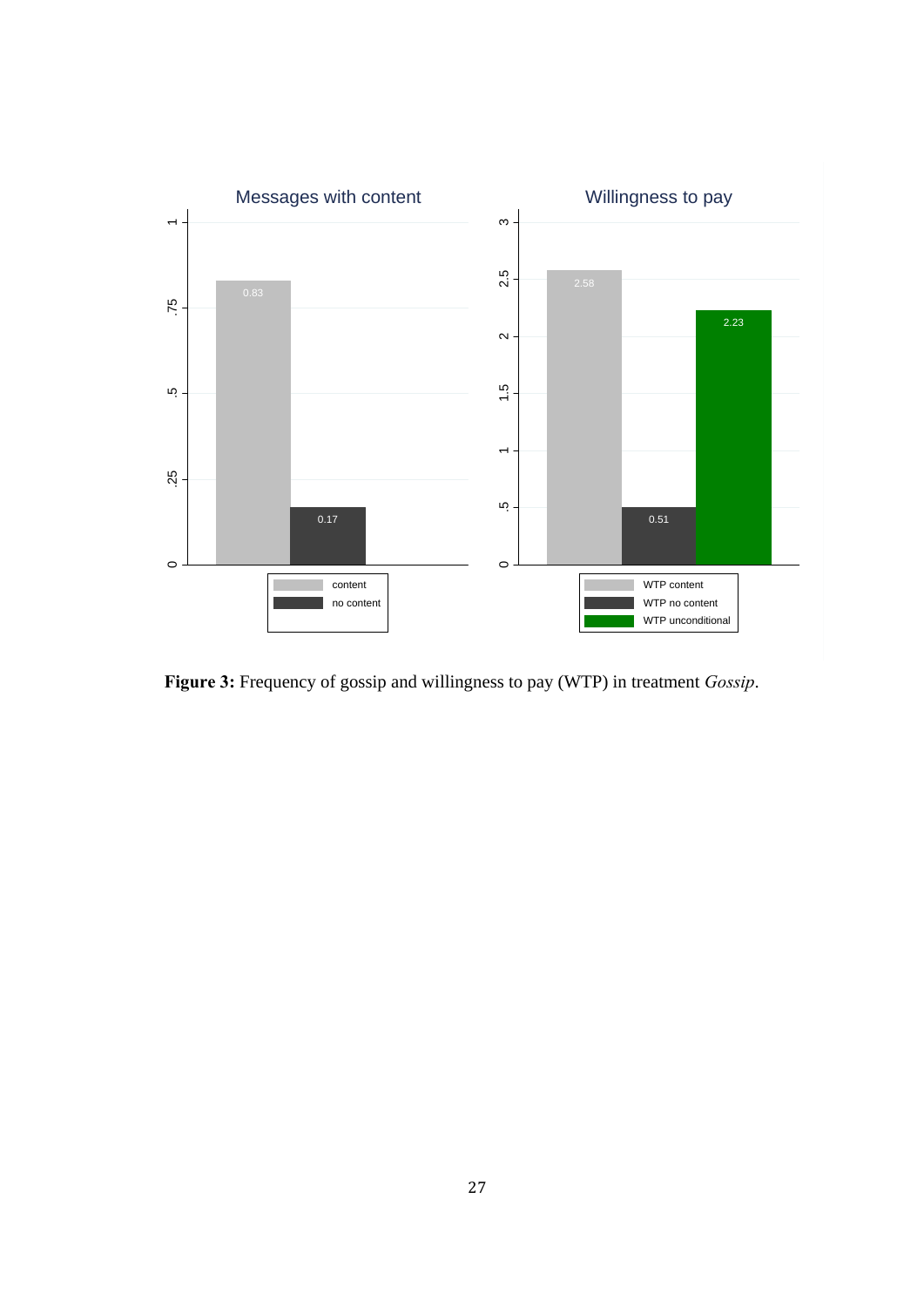

**Figure 4:** Evolution of Trustor and Trustee Behavior in all Treatments.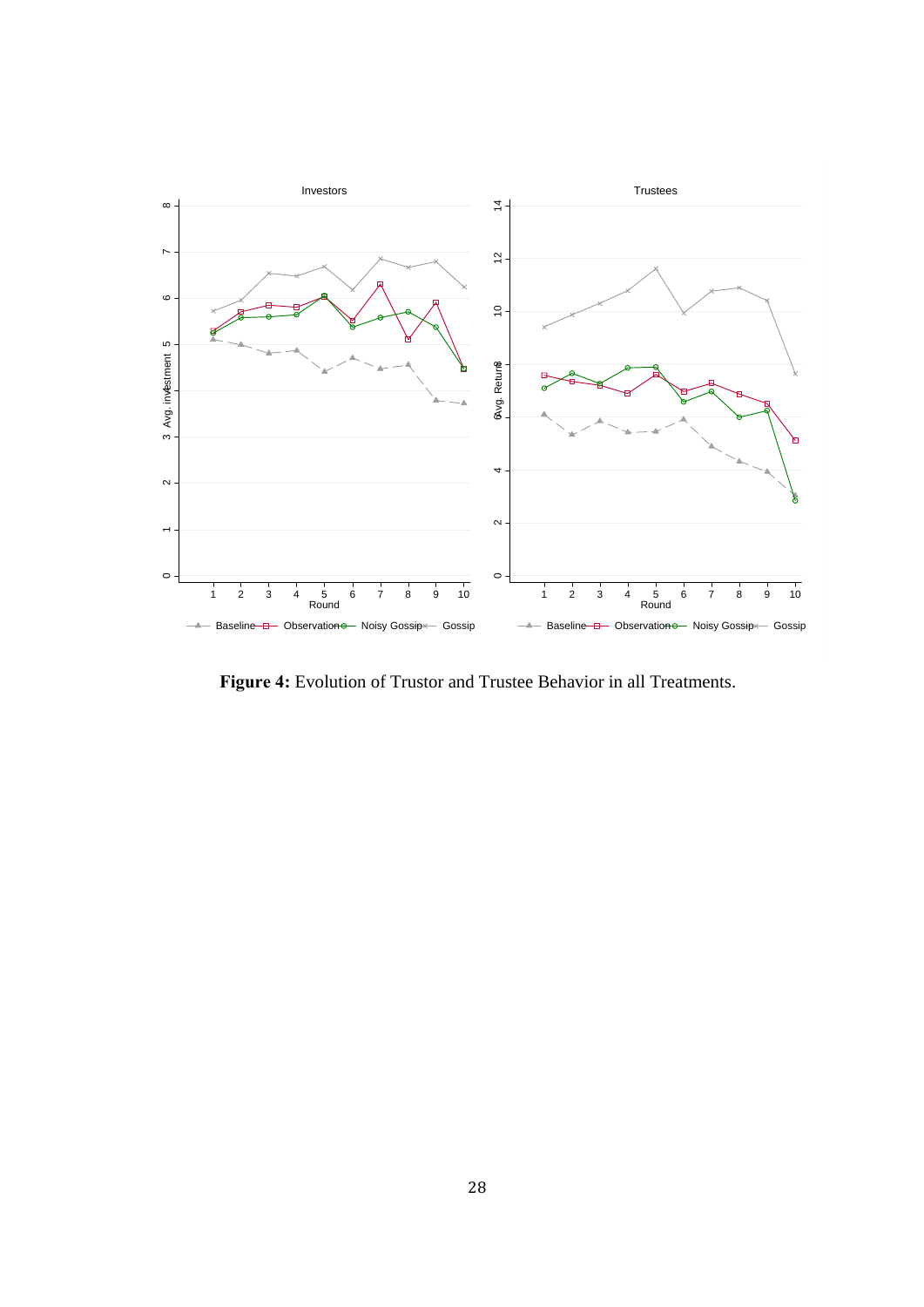### **Appendix**

### **Instructions –** *Gossip* **Treatment**

Welcome to the experiment.

Note that from now on it is not allowed to talk to other participants and to exchange any information. If you have a question, please raise your hand and we will come to your place and answer your question in private. It is important that you do not ask your question in public. If you do not comply with the rules of the experiment, we have to discontinue the experiment.

### **General Overview**

There will be three different player roles in this experiment (player A, B and C). Depending on your player role you will make different decisions. The roles will be determined randomly in the beginning and are fixed throughout the experiment.

The experiment consists of 10 rounds. At the beginning of a round, we will randomly form groups of three. Each group consists of one player A, one player B and one player C. You will neither learn the identity of the other players in your group nor the identity of players in other groups. That is, you remain anonymous throughout the experiment and afterwards. No other participant can associate you with your role and your decisions in the experiment.

Your endowment and all payoffs in the experiment will be denoted as ECU (Experimental Currency Units) and converted into Euro at the end of the Experiment. The conversion rate is:

### **10 ECU = 1 Euro**

### **Task Description**

In the following we will give you an overview of the tasks of the three players in this experiment.

In each round each player will be endowed with a certain amount of ECU. Player A has the possibility to send any share of their endowment to player B. Each sent ECU will be tripled by the experimenter. Player B will then decide how much of the available ECU to return to player A. Player C will observe the decision of player B. More specifically, Player C will learn which share of the received amount (in percent) player B returned to player A. Player C can then decide whether to comment the behavior of player B and to send a message to the player A who is next paired with the observed player B. This message will be available before this player A will make their decision in the next round.

In the following, we will describe each player role for you in more detail.

### **Player A**

You are randomly matched with a player B and a player C. In each round you will receive and endowment of 8 ECU.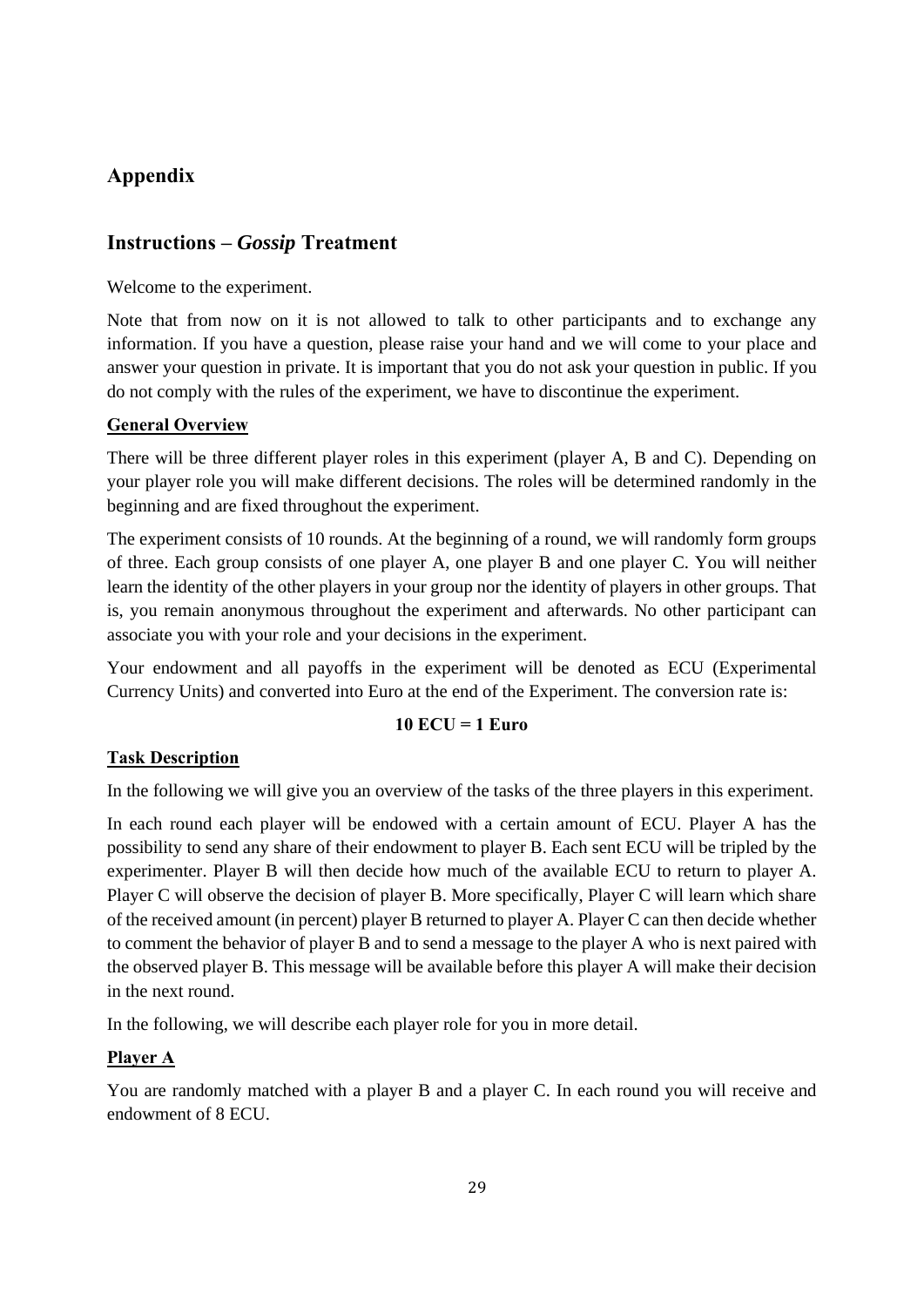Your task is to decide how much of your endowment to send to player B. You can send any amount between 0 and 8 ECU. The amount you send will be tripled by the experimenter and credited to the account of Player B (in addition to their endowment). Player B then decides how much of the available amount to return to you.

*Example: If you send 4 ECU to B, player B will receive 12 ECU. If you send your whole endowment of 8 ECU, player B will receive 24 ECU.* 

In addition you have to indicate how much you expect back from player B (based on your decision). Note that this information will not be transferred to player B.

If some player C decides to send you a message at some point during the experiment, you will get this information before you make your decision of how much to send to player B. The message may contain some information on the past behavior of player B you are paired with.

Your payoff in a given round is:

### **Payoff = Endowment – Amount sent + returned Amount of Player B**

#### **Player B**

You are randomly matched with a player A and a player C. In each round, you will receive an endowment of 8 ECU. Player A has the option to send you any amount between 0 and 8 ECU. This amount will be tripled by the experimenter. That is, you can receive up to 24 ECU in addition to your endowment of 8 ECU in each round. You will see all necessary information on your screen.

You will then decide how much of your total available ECU to return to player A. You can return any amount to player A.

*Example: Suppose Player A sent you 6 ECU. This amount is tripled and you receive 18 ECU in addition to your endowment. That is, your total available amount is 26 ECU. You can now return any amount between 0 and 26 ECU to player A.* 

Player C will learn which share of the received amount (18 ECU in the example above) you returned to player A. Player C can use this information to send a message to the next player A you are paired with. That is, in the next round, player A will possibly learn about your behavior in this round.

Your payoff in a given round is:

### **Payoff = Endowment + received Amount – Return to Player A**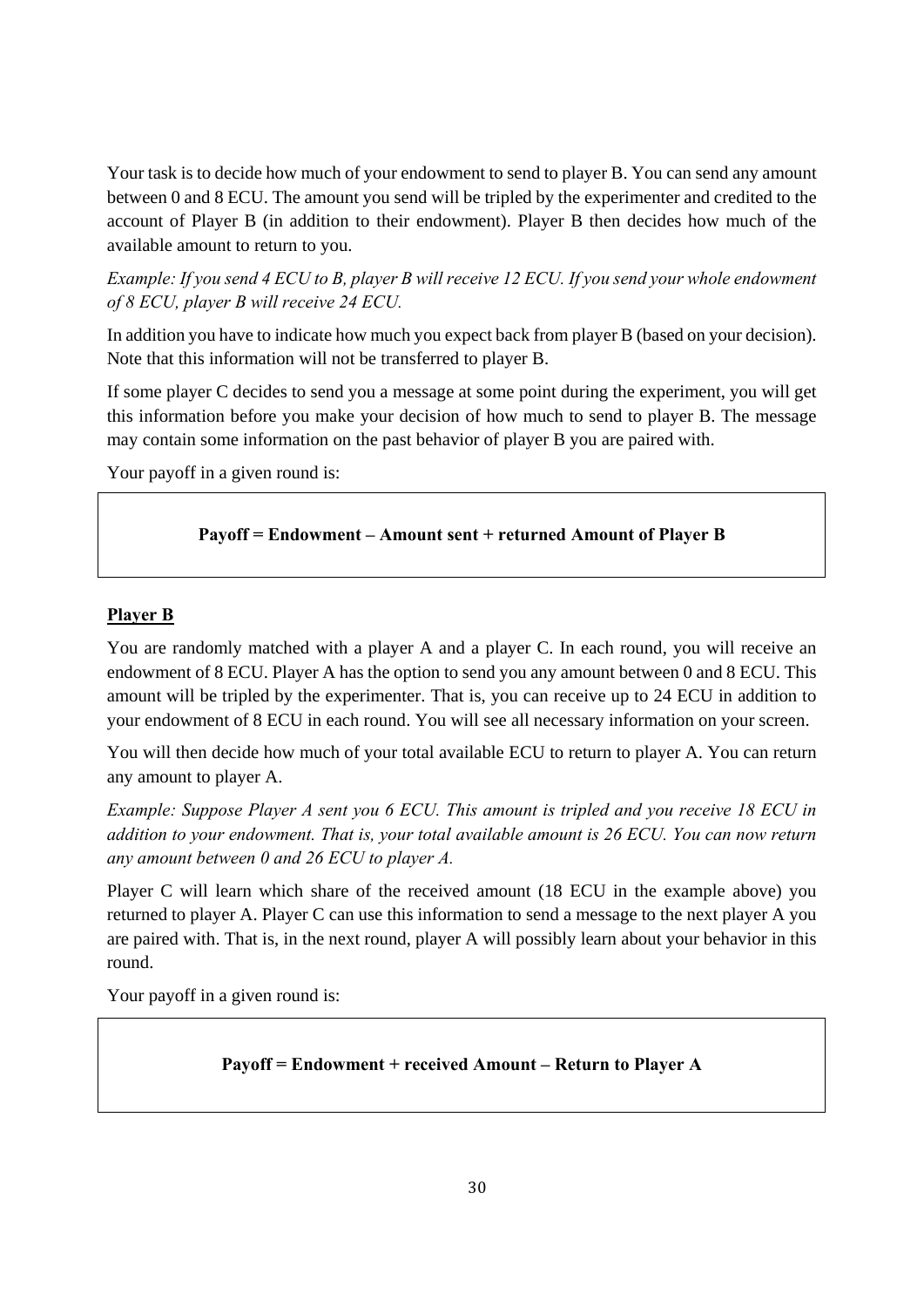### **Player C**

You are randomly matched with a player A and a player B. In each round, you will get information about the behavior of player B. You will learn how much player B returned to player A, expressed as the share of the amount that player B received from player A (return ratio).

*Example 1: Player A sent 6 ECU. This amount was tripled such that player B received 18 ECU. Player B returned 6 ECU. That means the return ratio is 33.3 percent. Calculation: Return (6) divided by the received amount (18) multiplied by 100 (6/18 x 100 = 33.3%).* 

*Example 2: Player A sent 6 ECU. This amount was tripled such that player B received 18 ECU. Player B returned 0 ECU. That means the return ratio is 0 percent.* 

*Example 3: Player A sent 0 ECU. This amount was tripled such that player B received 0 ECU. Player B returned 0 ECU. That means the return ratio is 0 percent. However, in this case you will also learn that player A has sent 0 ECU.* 

Based on this information, you can write a message, which will be transmitted to the player A, who is paired next with the player B you have observed in this round. This player A will receive your message before making a decision. Whether and how your message will be transmitted is explained below.

If you decide to write a message, you have 300 characters to formulate your message. **Note that you are not allowed to use offensive language and to reveal your identity or others identity, for example by revealing your computer number, sex, appearance, etc.** 

### **When will your message be transmitted?**

After you wrote your message, you will be asked to indicate your willingness to pay to transmit your message to player A. You can indicate any amount between 0 and 8 ECU (and up to 2 decimal points). In each round you will get an endowment of 16 ECU.

In each round the computer will draw a random number, which will be compared to your willingness to pay. If your willingness to pay is equal to or higher than the random number drawn by the computer, your message will be transmitted and you will have to pay the random number. If your willingness to pay is smaller than the random number, your message will not be transmitted and you will pay nothing.

Note that if your message is transmitted to player A, you will not pay your stated willingness to pay but the random number drawn by the computer, which is always *lower or equal to* your stated number. Therefore, it is in your best interest to state your true willingness to pay.

If you want to increase the probability that your message is transmitted, you should state a high willingness to pay. If it is not so important for you that a player A gets your message, you should state a smaller amount. This will reduce the probability that your message is transmitted.

*Example: You write a message and your willingness to pay is 5.20 ECU. Suppose the random number is 4.01. Since your willingness to pay is greater than the random number, your message*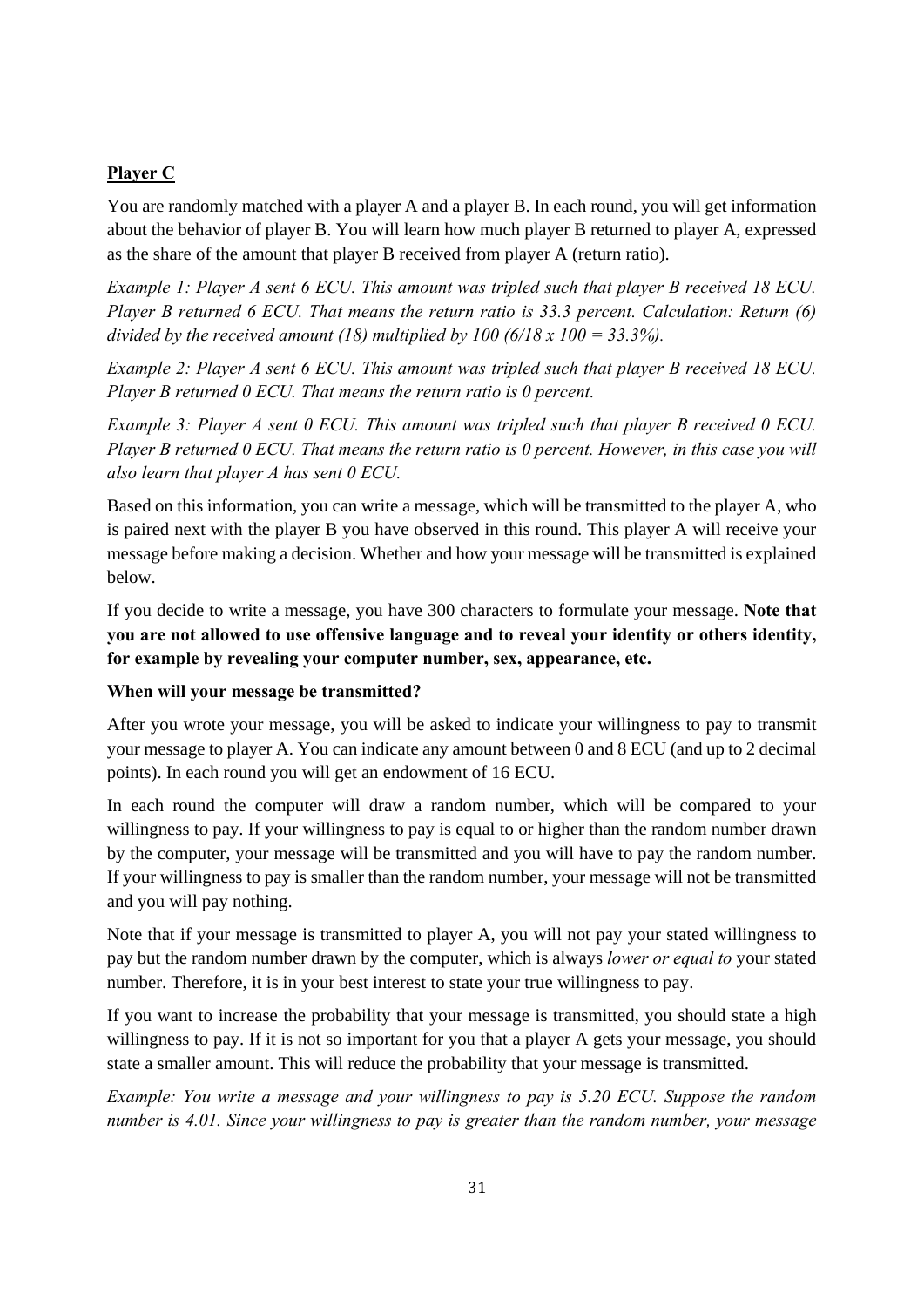*will be transmitted to player A and you have to pay the amount of the random number, i.e., 4.01 ECU. That is, your payoff in this round is 11.99 ECU* 

Your payoff in a given round is:

| Willingness to pay $\geq$ random number $\rightarrow$ Message transmitted |                                      |  |  |  |
|---------------------------------------------------------------------------|--------------------------------------|--|--|--|
| Payoff = Endowment – random number                                        |                                      |  |  |  |
|                                                                           |                                      |  |  |  |
| Willingness to pay < random number<br>$Payoff = Endowment$                | $\rightarrow$ No Message transmitted |  |  |  |
|                                                                           |                                      |  |  |  |

### **Final Earnings**

At the end of the experiment, your payoffs in ECU from all rounds are added up and converted into Euro according to the conversion rate stated in the beginning of these instructions. Your final earnings will be rounded to nearest 0.5 Euro.

Are there any remaining questions? If yes, please raise your hands. We will answer your questions in private.

*We would like to thank you for participating in this experiment.*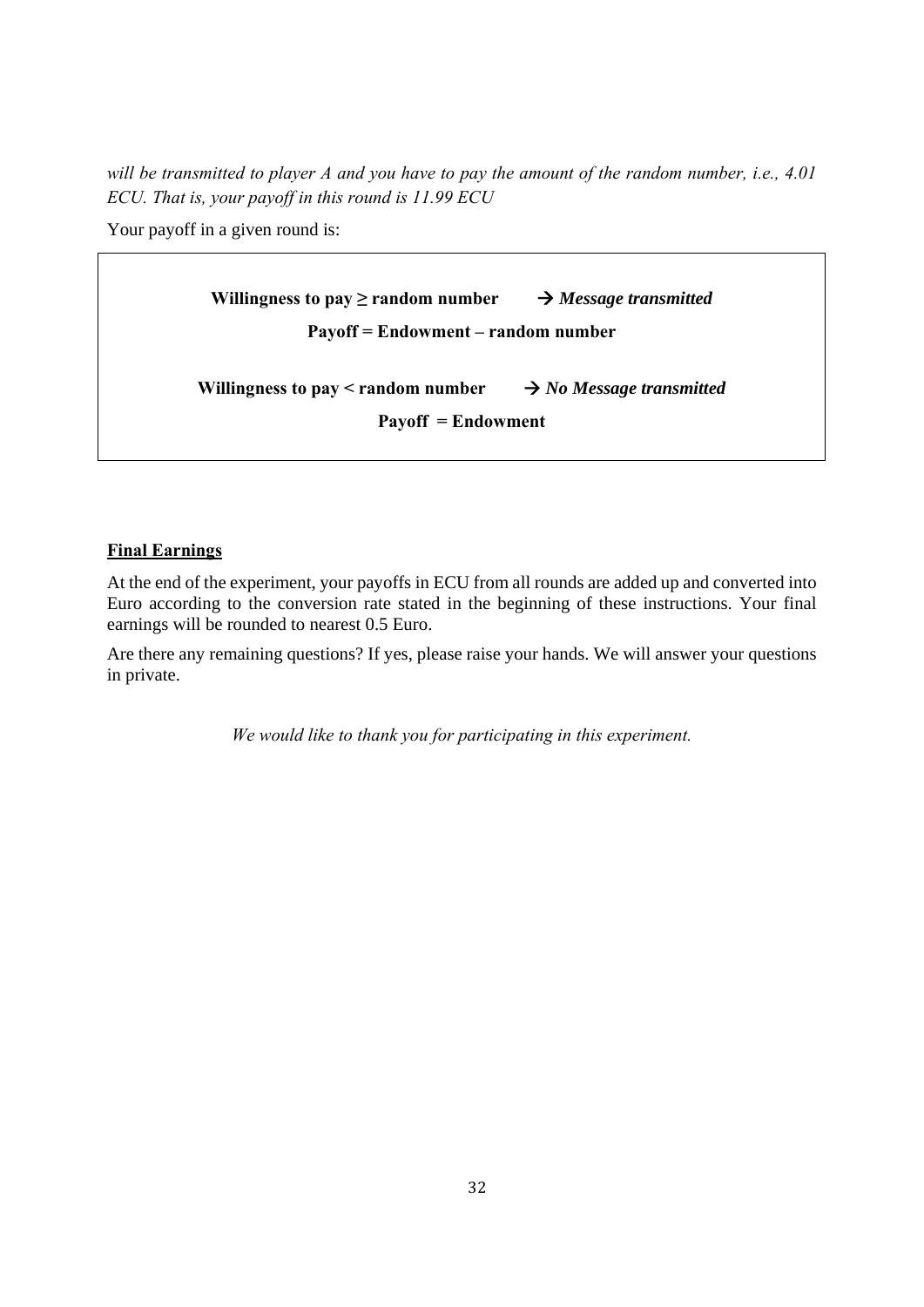### **Instructions – Coders**

Thank you for participating in this study. Through your participation you contribute in significant ways to the scientific analysis of economic decision making. You will receive 15 Euro for your participation today.

### **If you have questions, please raise your hand. We will come to your place and answer your question in private. Please do not talk to others during this session.**

### **General Overview**

Your task will be to evaluate statements and comments from a previous experiment. To give you a better sense of the context in which these statements and comments were made, we will first describe the experiment and then explain your task.

### **Experiment**

There were three different player roles in the experiment (A, B and C), which were randomly assigned in the beginning. The experiment consisted of 10 rounds and in each round one player A, one player B and one player C were randomly matched into a group of three. At the beginning of each round, player A and B received an endowment of 8 points and player C received an endowment of 16 points. The players faced the following task: Player A had to decide how much of their endowment to send to player B. Each sent point was tripled by the experimenter, such that player B received three times the sent amount of player A (in addition to their endowment). Player B had then to decide how much of the available amount to return to player A. The returned amount was not tripled.

*Example: Player A sent 8 points. These were triple such that player B received 24 points. Thus the total available amount was 32 points for player B. Player B could therefore return any amount between 0 and 32 points to player A.* 

Player C observed the decision of player B. That is, player C learned which share of the received amount (return ratio) player B returned to player A.

Examples:

*Suppose player B returned 8 points in the example from above. In this case player A would have earned 8 points and player B 24 points. Player C would have seen the following information in this case: 33.3%.* 

*Suppose that Player B returned 12 points. In this case player A would have earned 8 points and player B 20 points. Player C would have learned that the return ratio was 50%.* 

*Suppose that Player B returned 16 points. In this case both players would have earned 16 points. Player C would have learned that the return ratio was 66.6%.* 

*Suppose that Player B returned 0 points. IN this case the return ratio would be 0% (Player C would learn if a player A sent nothing to player B).*